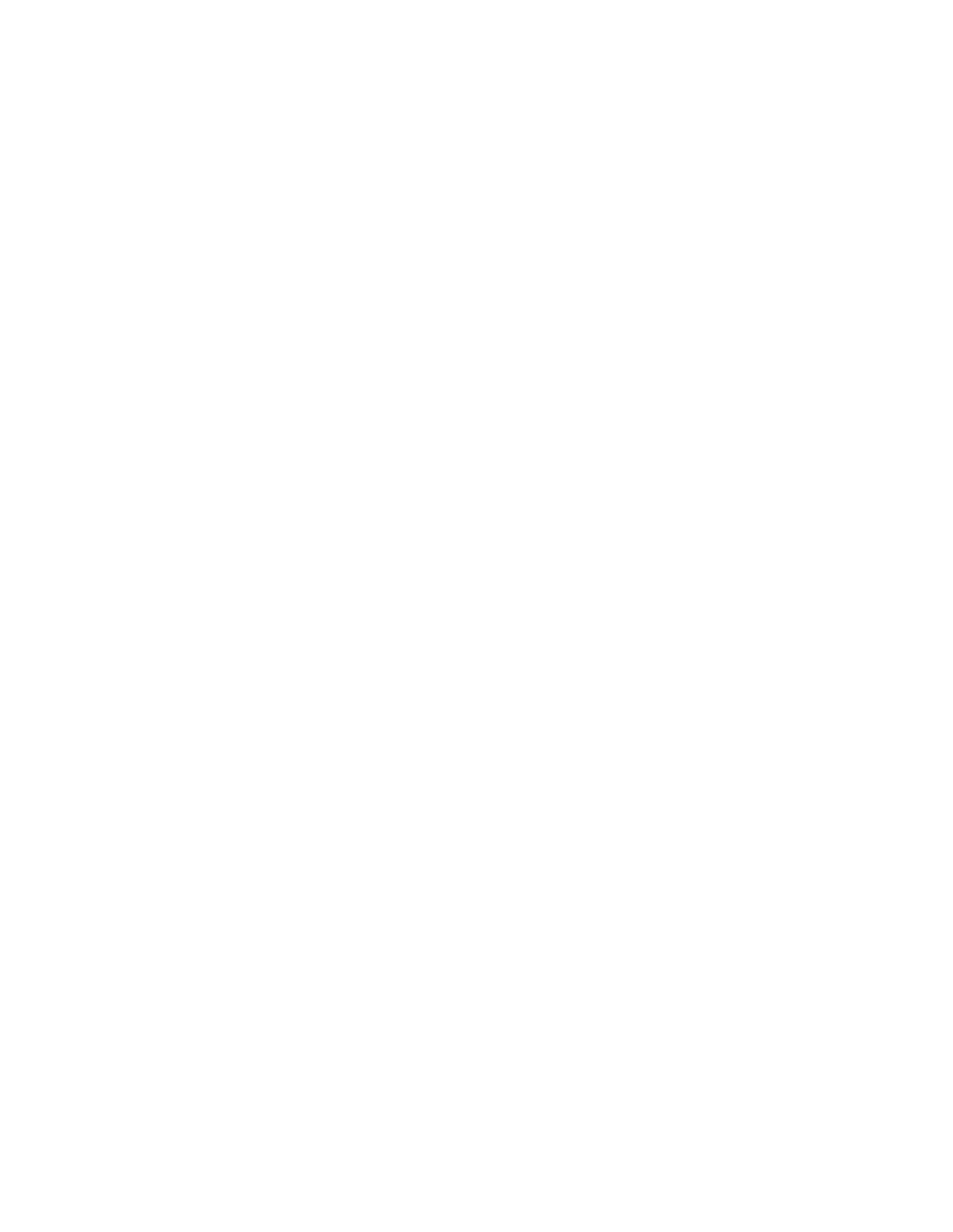# **Acknowledgements**

This report was prepared by Angela K. Laramie, MPH, Letitia K. Davis, Sc.D., Vivian Pun, MPH, and James Laing, BS, of the Occupational Health Surveillance Program and Alfred DeMaria, Jr., MD, of the Bureau of Communicable Disease Control. Special acknowledgement goes to the members of the Massachusetts Department of Public Health Sharps Injury Prevention Advisory Committee who have dedicated substantial time and effort to guide the development of the Massachusetts Sharps Injury Surveillance System and the preparation of this report. In addition to Alfred DeMaria, Jr., MD, these members include: Gail Palmeri, RN, Phillip Adamo, MD, Evelyn Bain, RN, Karen Daley, RN, Anuj Goel, and Margaret Quinn, Sc.D. Additional thanks to Helene Bednarsh, RDH, Catherine Galligan, MS, and Liz O'Connor, RN; who provided invaluable technical expertise and practical insights. Finally, special thanks go to the infection control, employee health department and other staff in Massachusetts hospitals who collected and provided the data on which this report is based. Many hospital staff provided helpful input in developing the reporting system and continued input is welcome.

This work was funded in part through a cooperative agreement with the National Institute for Occupational Safety and Health (U60/OH008490) of the Centers for Disease Control and Prevention.

To obtain additional copies of this report, contact:

Massachusetts Department of Public Health Bureau of Health Information, Statistics, Research and Evaluation Occupational Health Surveillance Program 250 Washington Street, 6<sup>th</sup> Floor Boston, MA 02108

617-624-5632

Sharps.Injury@state.ma.us

This report is also available on line at MDPH's website: www.mass.gov/dph/ohsp

Suggested citation:

Massachusetts Department of Public Health Occupational Health Surveillance Program. (2009) Sharps Injuries among Hospital Workers in Massachusetts, 2007: Findings from the Massachusetts Sharps Injury Surveillance System.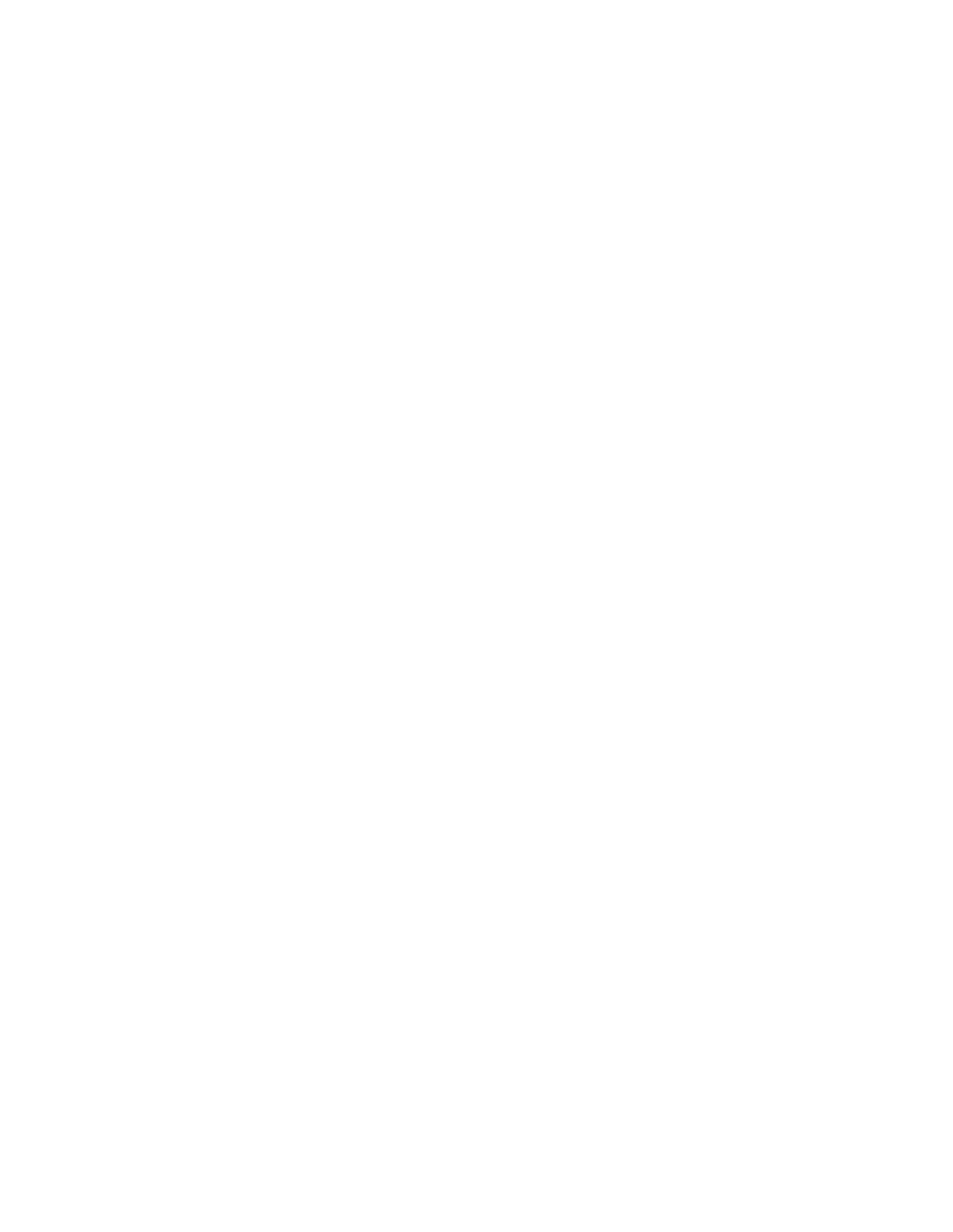# **Contents**

| Background<br><b>Methods</b><br>Data Highlights<br>Limitations<br><b>Discussion</b><br>Figure 5. Flow chart regarding Device Selection, Evaluation and | Page<br>$\overline{2}$<br>3<br>6<br>6<br>6 |
|--------------------------------------------------------------------------------------------------------------------------------------------------------|--------------------------------------------|
| Implementation<br>References                                                                                                                           | 10                                         |
| Appendices                                                                                                                                             |                                            |
| A. Detailed Tables of Sharps Injuries among Hospital Workers, All Hospitals<br>Work Status of Injured Worker                                           | 10                                         |
| Occupation of Injured Worker                                                                                                                           | 10                                         |
| Department where Incident Occurred                                                                                                                     | 11                                         |
| Procedure for which Device was Used                                                                                                                    | 12                                         |
| Device Involved in the Injury                                                                                                                          | 13                                         |
| <b>Safety Device</b>                                                                                                                                   | 14                                         |
| When the Injury Occurred                                                                                                                               | 15                                         |
| How the Injury Occurred                                                                                                                                | 15                                         |
| Device by Presence of Safety Features                                                                                                                  | 17                                         |
| Procedure by Devices With and Without Safety Features                                                                                                  | 17                                         |
| B. Detailed Tables of Sharps Injuries among Hospital Workers by Number of<br>Licensed Hospital Beds, All Hospitals                                     | 18                                         |
| C. Detailed Tables of Sharps Injuries among Hospital Workers by Teaching Status,<br><b>All Hospitals</b>                                               | 20                                         |
| D. List of Selected Resources about Bloodborne Pathogen Exposures for Health<br><b>Care Workers</b>                                                    | 22                                         |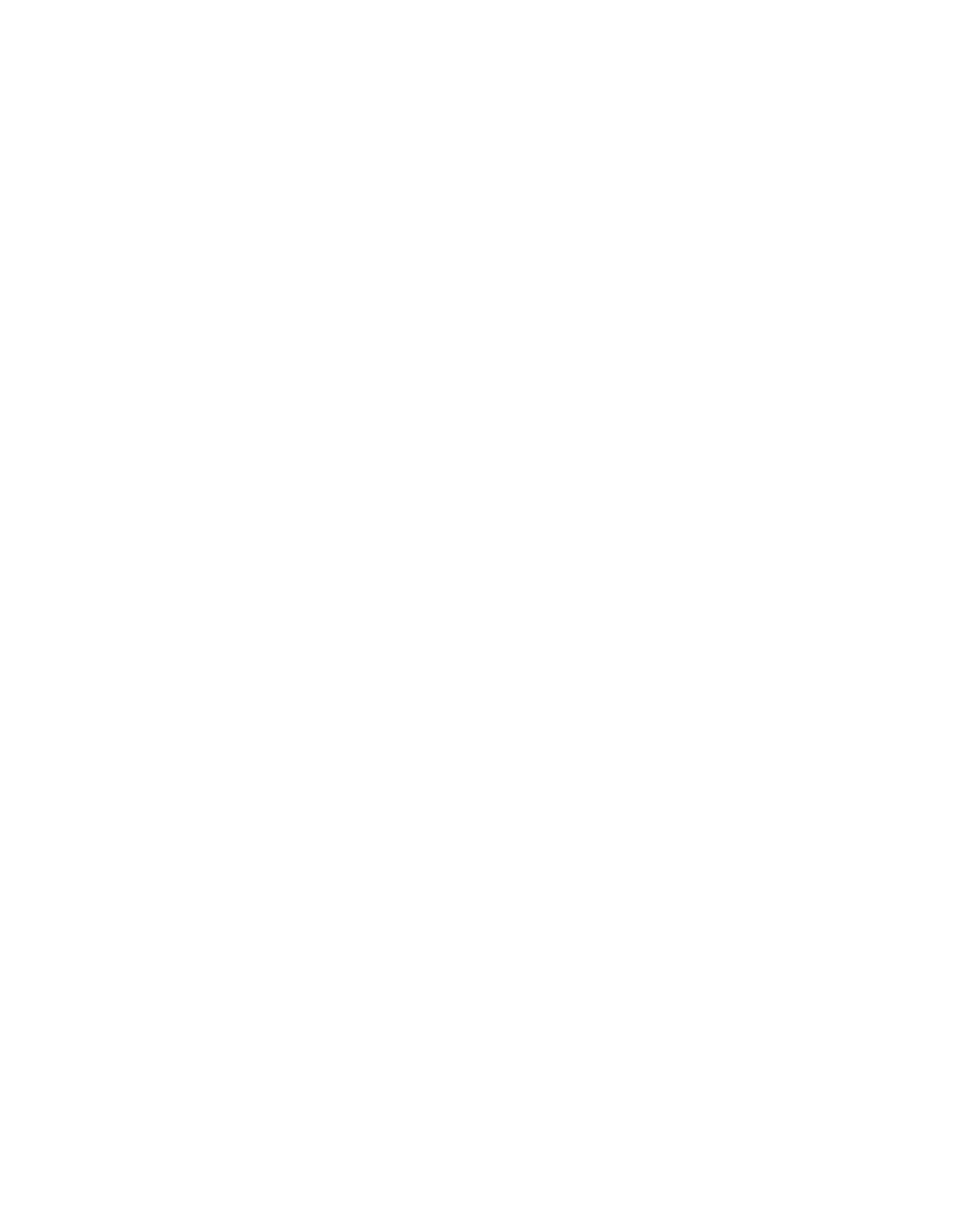## **BACKGROUND**

#### Sharps Injuries

Health care worker exposures to bloodborne pathogens as a result of injuries caused by contaminated needles and other sharp devices, also known as percutaneous injuries, are a significant public health concern. Estimates by the U.S. Centers for Disease Control and Prevention (CDC) put the number of sharps injuries in healthcare as well in excess of half a million each year, with about half of those injuries, or approximately 1,000 percutaneous injuries per day, occurring in US hospitals (Panlillio, Cardo, Campbell, Srivastava, Jagger, Orelien, et al., 2000). While injuries occur most frequently among nurses as well as physicians and technicians, housekeeping and other support staff are also at risk (Hiransuthikul, Tanthitippong, Jiamjarasrangsi, 2006). As a measure of likelihood of injury among hospital workers, it has been estimated that 28 sharps injuries occur annually for every 100 occupied hospital beds (Perry, Parker & Jagger, 2009).

Sharps injuries, frequent events with a rare but negative outcome, have been associations with occupational transmission of hepattis B (HBV), hepatitis C (HCV) and human immunodeficiency virus (HIV) as well as over 20 other pathogens (OHSA, 2001). U.S. Public Health Service guidelines provide recommendations for post-exposure management of all workers who have sustained occupational exposure to bloodborne pathogens (MMWR, 2001; MMWR, 2005). These guidelines provide information for determining when post-exposure prophylaxis is appropriate. Preventive medical treatment following exposure may decrease the likelihood of infection with human immunodeficiency virus (HIV) and hepatitis B virus (HBV) (Cardo, Culver, Ciesielski, Srivastava, Marcus, Abiteboul, et al., 1997; MMWR, 2001). Costs of all post-exposure management, including costs of testing source patients and employees, labor costs associated with testing and counseling, loss of productivity, and cost of treating infection are estimated to be as high as \$4,838 (O'Malley, Scott, Gayle, Dekutoski, Foltzer, Lundstrom, et al., 2007). These do not include the social impact on workers and their families, which are difficult to quantify.

Sharps injuries are preventable and the overall goal should be their elimination. As a step in that direction, the U.S. Public Health Service has called for the reduction of sharps injuries among health care workers by 30% as a national health objective for 2010 (DHHS, 2000). In addition, health care facilities are required by federal regulations to implement comprehensive plans to reduce these injuries. Preventing sharps injuries requires the combined effort of government agencies, employers, and equipment manufacturers, as well as health care workers themselves. Elements of a successful sharps injury prevention program, as outlined by the CDC, include: promoting an overall culture of safety in the workplace, eliminating the unnecessary use of needles and other sharp devices, using devices with sharps injury prevention features (safety devices), employing safe workplace practices, and training health care personnel (CDC, 2008). Sharps injury surveillance is also a key component of a comprehensive program.

Prior to 2000, while some national data had been collected, little was known about the extent and distribution of sharps injuries among health care workers in Massachusetts. In 2001, pursuant to An Act Relative to Needlestick Injury Prevention (MGL Chapter 111 §53D) the Massachusetts Department of Public Health (MDPH) promulgated regulations requiring acute and non-acute care hospitals licensed by the Department to implement sharps injury prevention plans and also to report sharps injury data to MDPH. This led to the establishment of the Massachusetts Sharps Injury Surveillance System, which has collected data from all MDPH licensed hospitals for the past seven years (2002-2008).

### The Massachusetts Sharps Injury Surveillance System

MDPH regulations, mirroring the federal Occupational Safety and Health Administration (OSHA) Bloodborne Pathogen Standard (29 CFR 19101.1030) revised in 2001, require that hospitals licensed by MDPH use devices with sharps injury prevention technology, develop exposure control plans, and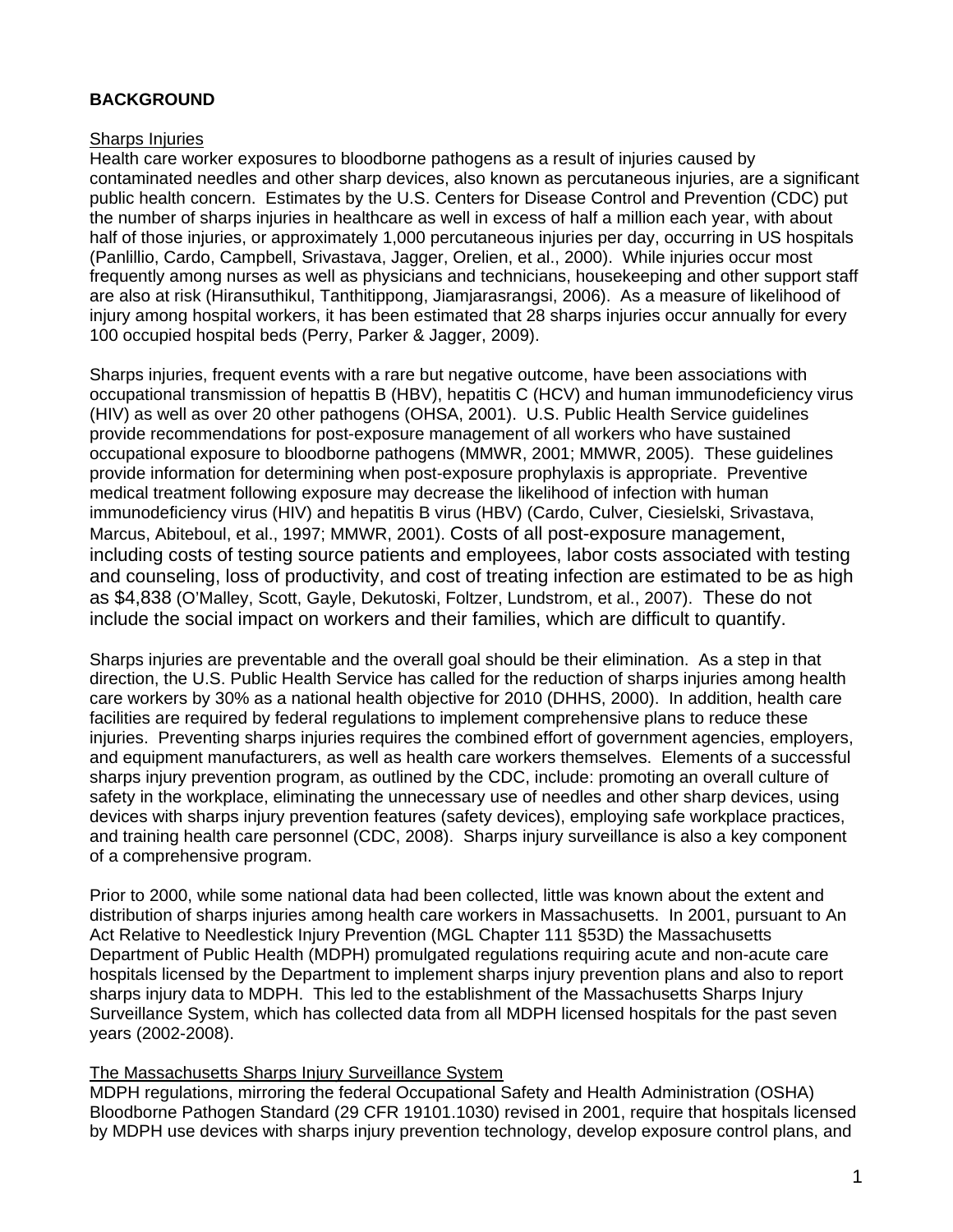maintain logs of worker injuries with contaminated sharps. MDPH also requires that hospitals submit the data from their sharps logs annually to the Department. Data are reported to the Sharps Injury Surveillance System electronically using the Annual Summary of Sharps Injury form. The data reported are compiled and published to guide state efforts to prevent sharps injuries and promote action at the local level. The surveillance system provides information about occupations at risk as well as devices, procedures and departments associated with sharps injuries. It also serves as a vehicle for hospitals and health care workers in Massachusetts to share information about successful prevention strategies.

The Massachusetts Sharps Injury Surveillance System is intended to provide information that can assist Massachusetts hospitals and health care workers in targeting and evaluating efforts to reduce the incidence of sharps injuries and the associated human and economic costs. Comprehensive reports of surveillance findings for 2002, 2003 and 2004 have been produced, as well as surveillance updates for 2005 and 2006.<sup>1</sup> This brief report includes findings from the Massachusetts Sharps Injury Surveillance System for the 2007 data collection period. Findings are presented by hospital bed-size categories and by teaching status as well as for all hospital combined to allow hospitals to compare their individual experiences with those in similar facilities. Input from hospitals and health care workers regarding the surveillance activities and the content of this report is welcome. MDPH looks forward to continued collaboration in maintaining an effective sharps injury surveillance system to improve the health and safety of health care workers in Massachusetts.

### Underreporting of Sharps Injuries

Underreporting of sharps injuries by employees is well documented in the literature, and varies by occupation and by hospital. Underreporting has been estimated by the CDC to be in excess of 50% (Perry, 2000). There are many reasons why healthcare workers may not report sharps injuries; they may perceive that the injuries or the source patients are low risk; they may fear the diseases to which they have potentially been exposed; they may have concerns about job security or the extra paperwork and time involved in follow-up (Tandberg, Stewart & Doezema, 1991). In addition, they may lack information and training about appropriate reporting procedures or the reporting procedures themselves may be inadequate. Hospitals with well established sharps injury surveillance programs and strong safety cultures may identify and report more injuries than hospitals with less well developed programs. Underreporting must be taken into account in interpreting the findings presented in this report. Hospitals, in evaluating their own data, should do so within the context of their own sharps injury surveillance and prevention programs. Assessment of underreporting should be an integral part of sharps injury prevention activities.

# **METHODS**

### Population under surveillance

All health care workers in acute and non-acute care hospitals licensed by MDPH, as well as any satellite units (e.g., community health centers, ambulatory care centers) operating under a hospital license, are included in the population under surveillance. Psychiatric hospitals are licensed by another agency and are not included.

### Reportable exposure incident

A reportable exposure incident is defined as an exposure to blood or other potentially infectious materials as a result of an event that pierces the skin or mucous membranes during the performance of an employee's duties. A sharps injury is also considered an exposure incident if the worker is

l <sup>1</sup> "Sharps Injuries among Hospital Workers in Massachusetts" for 2002, 2003, 2004, 2005, 2006 and 2007 can be downloaded from www.mass.gov/dph/ohsp under "Needlesticks and Other Sharps Injuries" and "Data and Statistics".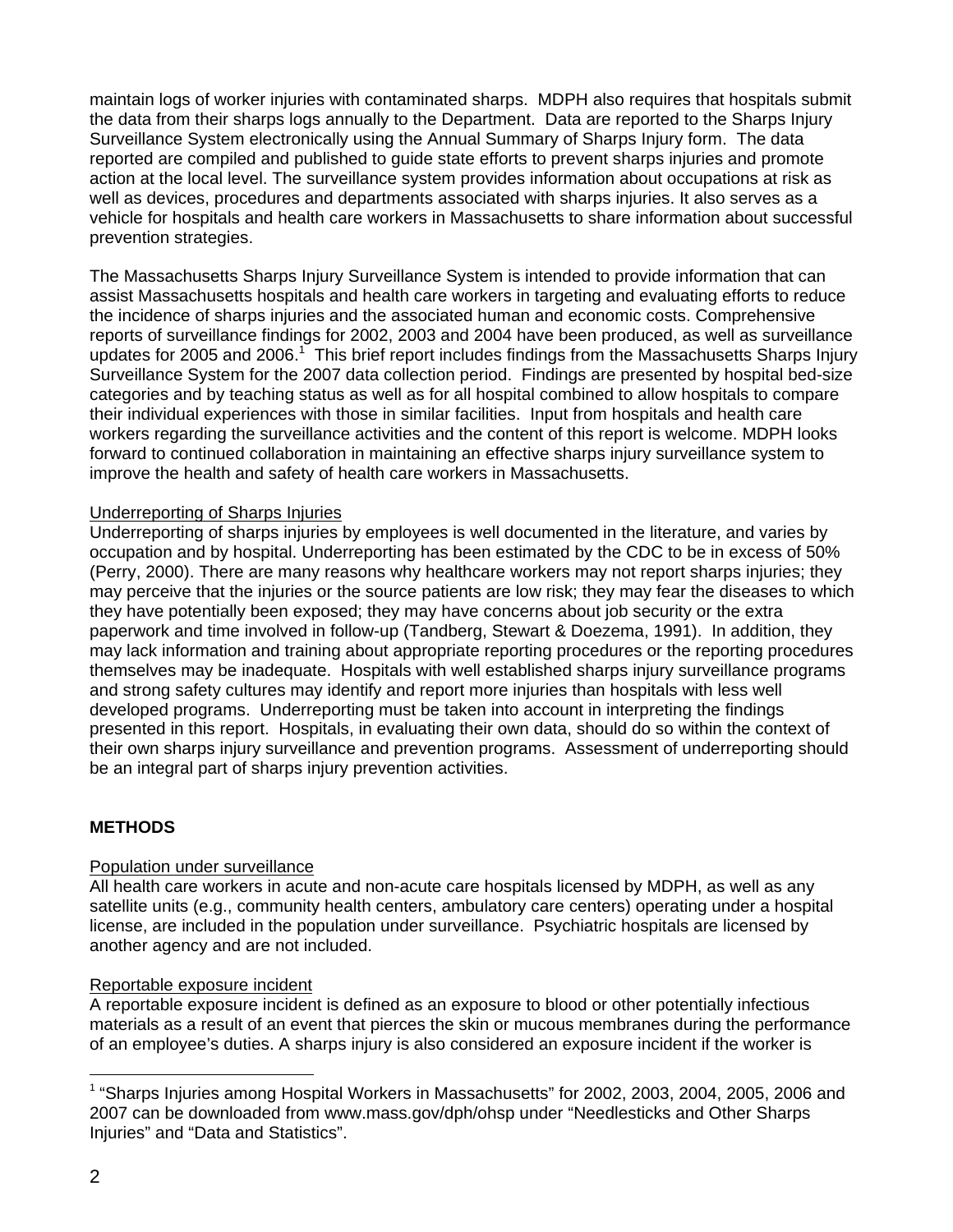injured with a clean sharp or device (before use) through contaminated gloves or other contaminated mediums. An injury involving a clean device without any contact with infectious materials is not considered an exposure incident. See the MPDH report *Sharps Injuries among Hospital Workers in Massachusetts, 2004: Findings from the Massachusetts Sharps Injury Surveillance System*  (www.mass.gov/Eeohhs2/docs/dph/occupational\_health/injuries\_hospital\_2004.pdf) for a more detailed description of the surveillance system and methods.

## Data presented

Frequencies (counts and percents) are presented for each of the data elements collected, with the exception of brand/model of device. Findings are presented for all hospitals combined (appendix A) as well as by hospital size categories (defined by number of licensed beds) (Appendix B) and by teaching status (Appendix C) to allow hospitals to compare their individual experiences with those in similar facilities. Rates using the number of licensed beds as the denominator are presented by hospital size.

# **DATA HIGHLIGHTS**

All 99 hospitals licensed by MDPH submitted Annual Sharps Injury Reports containing information about sharps injuries sustained by Massachusetts hospital workers in 2007. The number of sharps injuries reported by individual hospitals ranged from 0 to 339, with over half of the hospitals reporting fewer than 20 injuries. The extent to which a high number of reported injuries in a hospital reflects a true higher incidence of injuries or better sharps injury reporting practices is unknown. The 22 Massachusetts teaching hospitals reported 65% (1,984) of all sharps injuries. Teaching status is strongly correlated with hospital size; close to half of the teaching hospitals (45%, 10) have over 300 beds.

### **Overview**

- A total of 3,068 sharps injuries among hospital health care workers in Massachusetts were reported for the surveillance period January 1 to December 31, 2007. This is similar to the annual number of sharps injuries reported in previous years.
- Eighty-seven percent of the injured workers (2,678) were hospital employees, 9% (269) were nonemployee practitioners, 3% (79) were students, and 1% (32) were temporary or contract employees.

# **Occupation and Department**

- Nurses sustained more injuries (37%, 1,125) than any other occupational group, followed by physicians (35%, 1,060). Close to half of the injuries in the physician category were sustained by interns and residents. Physicians accounted for proportionately more injuries in large hospitals (> 300 licensed beds) (45%, 789).
- Technicians, such as surgical technicians and phlebotomists, sustained 19% (586) of the

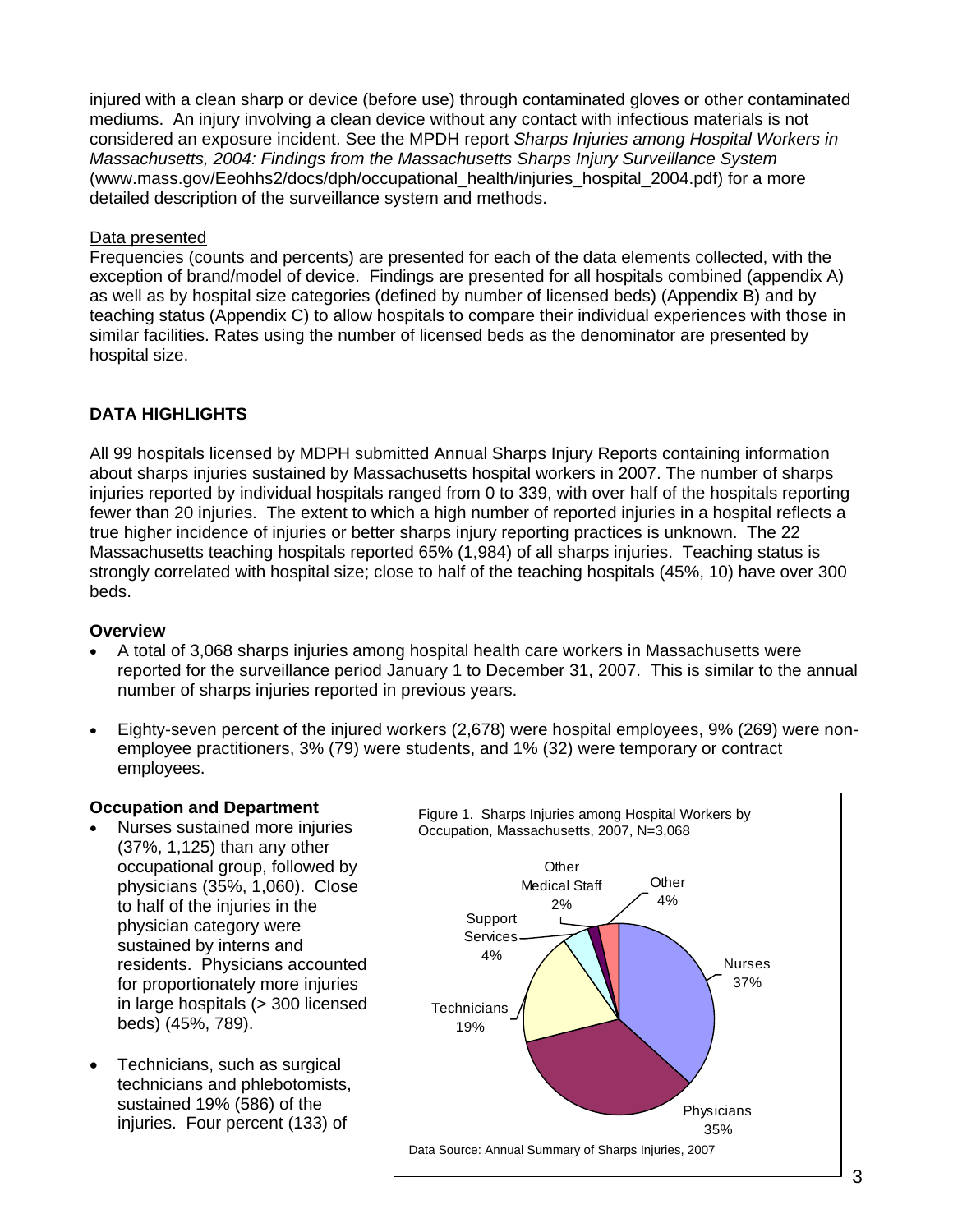the injuries were sustained by support service workers of whom 70 were housekeepers.

• Injuries occurred most frequently in operating rooms (34%, 1,031) followed by medical surgical wards (17%, 533). More injuries occurred in emergency departments (10%, 311) than on intensive care units (8%, 249).



# **Type of Device**

- Hollow bore needles, which include hypodermic needles / syringes, winged steel needles, vacuum tube collection devices and IV stylets, as a group accounted for 52% (1,628) of all injuries reported. Hypodermic needles / syringes (29%, 887) accounted for more injuries than any other type of device. While most frequent, injuries with hypodermic needles / syringes generally involve less direct blood exposure and thus present less risk than injuries involving vacuum tube collection devices and winged steel needles. Injuries with these two types of devices accounted for 4% (150) and 9% (278) of all injuries, respectively.
- Injuries involving solid sharp devices, including suture needles, scalpels and glass, accounted for 31% (960) of all injuries. Injuries involving suture needles accounted for 23% (701) of the injuries,

followed by scalpel blades (7%, 214) and glass items (1%, 38).

• Of the 2,866 injuries with devices for which information regarding the presence of engineered sharps injury prevention features was recorded (2,866), over half (57%, 1,655) involved devices without engineered sharps injury prevention features. However 29% (257) of the injuries associated hypodermic needles / syringes lacked sharps injury prevention features, even



though hypodermic needles / syringes with safety features have been available on the market for the past 12 years. By contrast, only 8% (21) of winged steel needles and 19% (28) of vacuum tube collection holder / needles associated with injuries lacked safety features.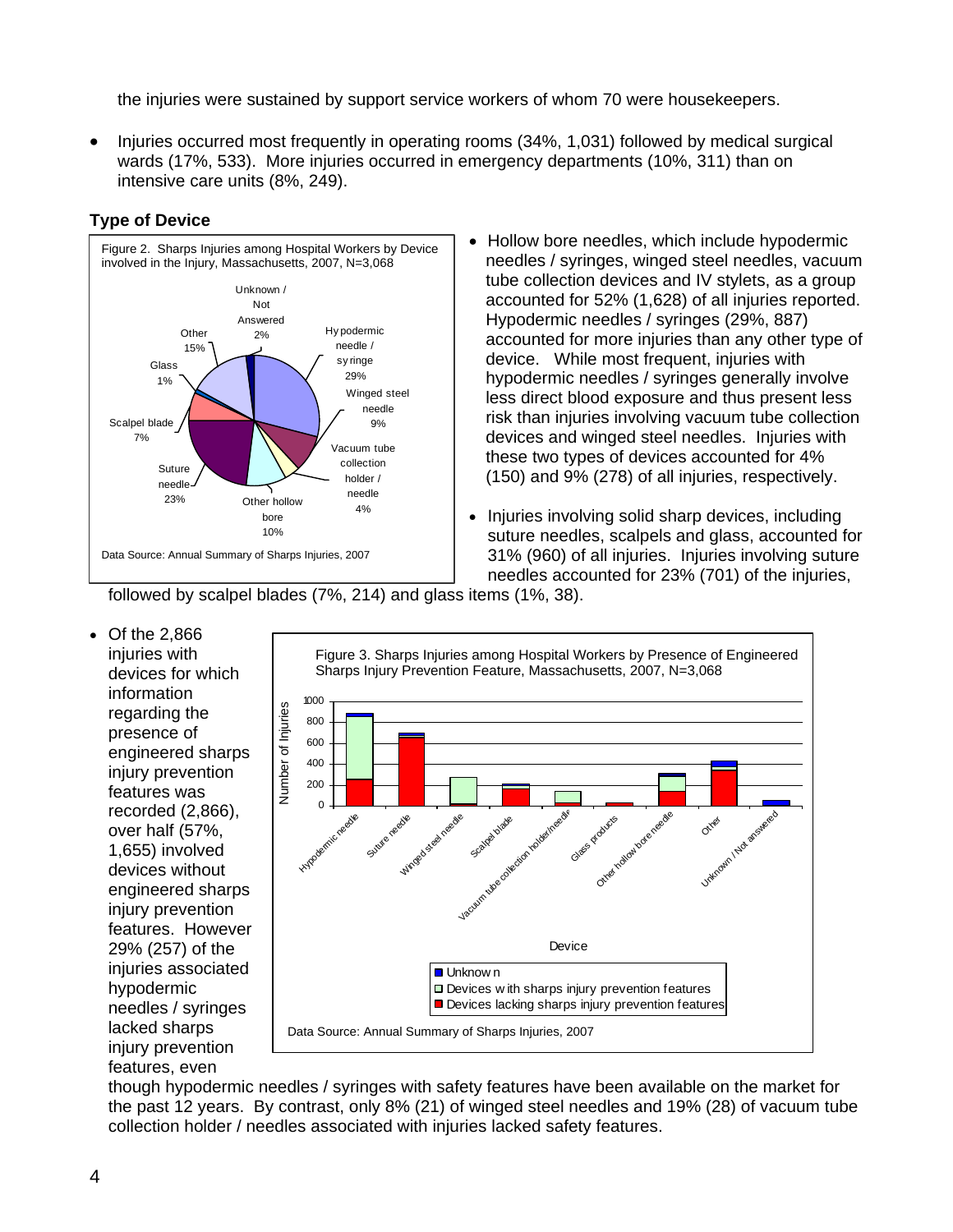## **Procedure for which the Device was Used and When the Injury Occurred**

- Devices involved in injuries were most frequently used for injections (24%, 730) and suturing (22%, 670) followed by blood procedures (16%, 482). In medium size hospitals injuries were most often related to injections (27%, 293), as was the case in small sized hospitals (21%, 50). Suturing accounted for 26% (447) of injuries in large hospitals, in contrast to 17% and 18% in medium and small sized hospitals respectively.
- Injuries occurred during the use of devices in 45% (1,386) of the cases. After use of the device was an equally dangerous time to handle a device as compared with during use. About half (47%, 1,463) of the injuries occurred



after use of the device. These included injuries sustained after use but before disposal of devices (35%, 1,084) and injuries occurring during or after disposal (12%, 379).

• Collision with sharp accounted for 17% (520) of the reported cases. MDPH continues to work with hospitals to encourage greater detail in descriptions of the incident so that these cases can be more appropriately coded. An additional 13% (408) of the cases occurred during the act of suturing.

# **RATES**

The statewide rate for sharps injuries among hospital workers for this twelve month surveillance period was 16.9 sharps injuries per 100 licensed beds. The annual rate of sharps injuries varied by

hospital size. Given the limitations presented below of using the number of hospital beds as a denominator for assessing risks, these rates should be interpreted with caution. In comparing experience among hospitals, underreporting must also be taken into consideration. The extent to which high rates of reported injuries in some hospitals reflect a true higher incidence of injuries in these hospitals or better sharps injury reporting practices



compared to those with low rates is not known. Hospitals evaluating their own rates should do so within the context of their own sharps injury surveillance and prevention programs.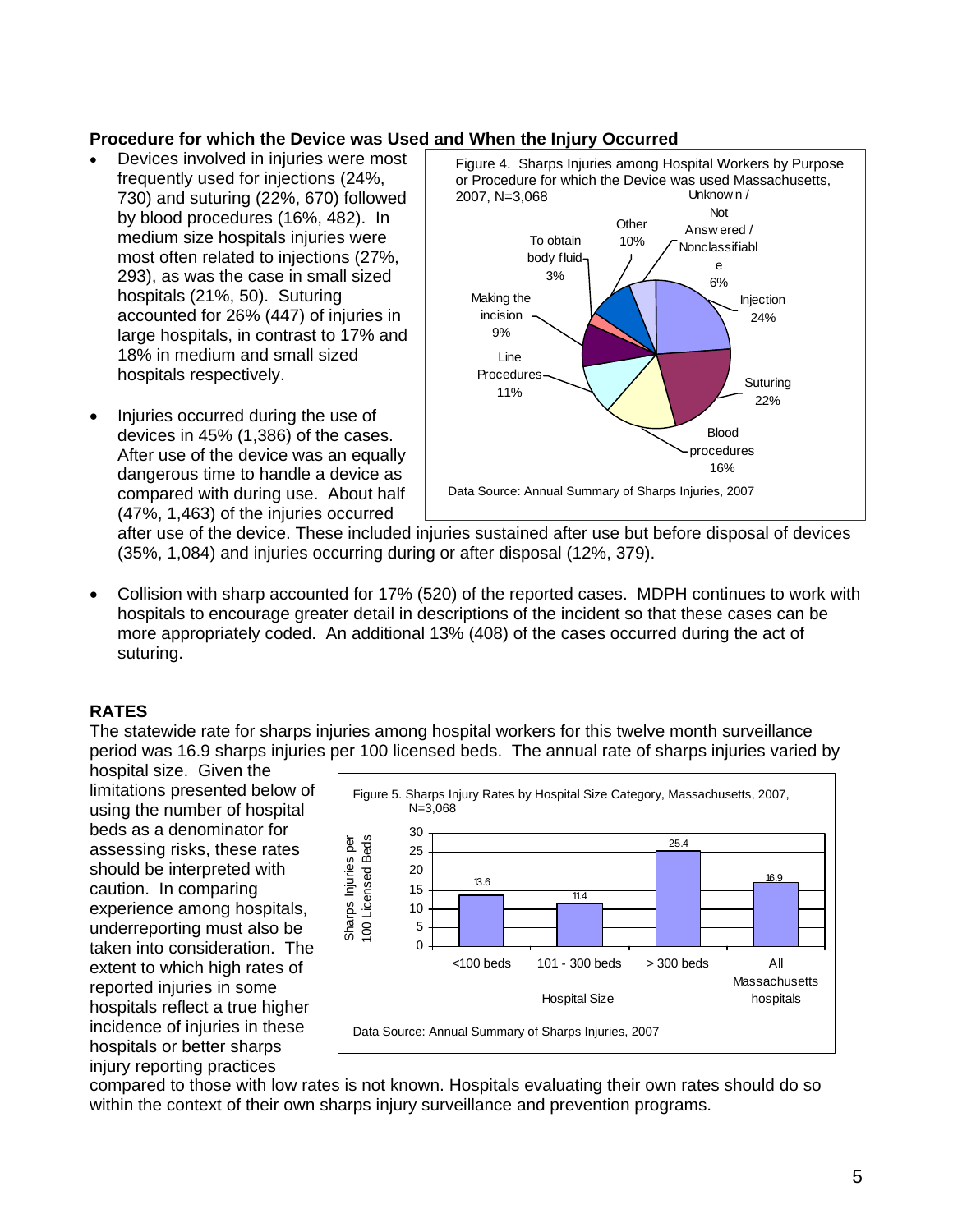## **LIMITATIONS**

There are a number of limitations to be considered in interpreting the findings presented in this report. In order for an injury to be included on the Annual Sharps Summary, hospitals rely on health care workers to report sharps injuries. As discussed previously, there are many reasons why health care workers may choose not to report sharps injuries, and underreporting by health care workers has been well documented. Also, there is evidence that the likelihood of reporting varies by occupation and completeness of reporting varies by hospital (CDC, 2008). The surveillance findings presented in this report should be considered conservative estimates of the burden of sharps injuries among hospital workers in Massachusetts.

The rates for hospitals in Massachusetts are somewhat lower than rates reported by EPINet, which are based on occupied beds (EPINet, 2007, 2008 & 2009). In Massachusetts, the number of occupied beds and the number of licensed beds are highly correlated, and this difference in denominators does not explain the difference in Massachusetts and EPINet rates. Rates using number of beds whether licensed or occupied in the denominator have several limitations. The number of licensed beds is not an accurate reflection of patients treated nor does it provide a measure of the number of inpatient or outpatient procedures performed or devices used, or workers at risk. For example, rates based on licensed beds may overestimate the risks of SIs in facilities where a large number of outpatient procedures are performed.

## **DISCUSSION:**

More than 3,000 sharps injuries were reported by Massachusetts hospitals in 2007, underscoring the need for continued efforts to reduce the incidence of these injuries. Findings highlight a number of specific issues that still need to be addressed in Massachusetts: the unacceptably high number of injuries with devices lacking sharps injury prevention features, most notably hypodermic needles/syringes, for which alternatives with sharps injury prevention features are available; the need for improved disposal practices to reduce the large number of injuries that occur after devices are used; and the need to implement safe work practices and alternative methods for suturing to reduce the high number of SIs in operating rooms. In addition, prevention measures need to be focused on high risk procedures such as blood drawing procedures.

The fact that injuries are also associated with devices with engineered sharps injury prevention features raises critical questions about the extent to which these injuries are due to lack of experience and training in using these newer devices or to flaws in product design, specifically the mechanism of the SI prevention feature (e.g., retracting, blunting, sheathing). In 2010 OHSP will add a data element to the *Annual Summary* to collect this information. Future analysis of these data will generate hypotheses that will move the research beyond determining efficacy of devices with sharps injury prevention features versus those without, to examining various generations of sharps injury prevention technology.

In order to continue to replace existing devices to those with engineered sharps injury prevention features in an efficient manner, it is necessary to know which devices without such injury protections are still in use. MDPH has issued guidance to hospitals for creating such an inventory, including a template of data elements to be included in the inventory list. A flow chart outlining the process for maintaining such an inventory as well as identifying and implementing new devices is shown below. (Figure 6.) Each clinical unit in the hospital should be involved in creating the inventory of devices. Data from the Annual Summary of Sharps Injuries should be used to prioritize the order in which devices will be converted to those with sharps injury prevention features. It is important to remember that staff who will be using the devices must be involved in the selection and evaluation of new devices (OSHA, 2001). The device inventory should be reviewed regularly to identify devices lacking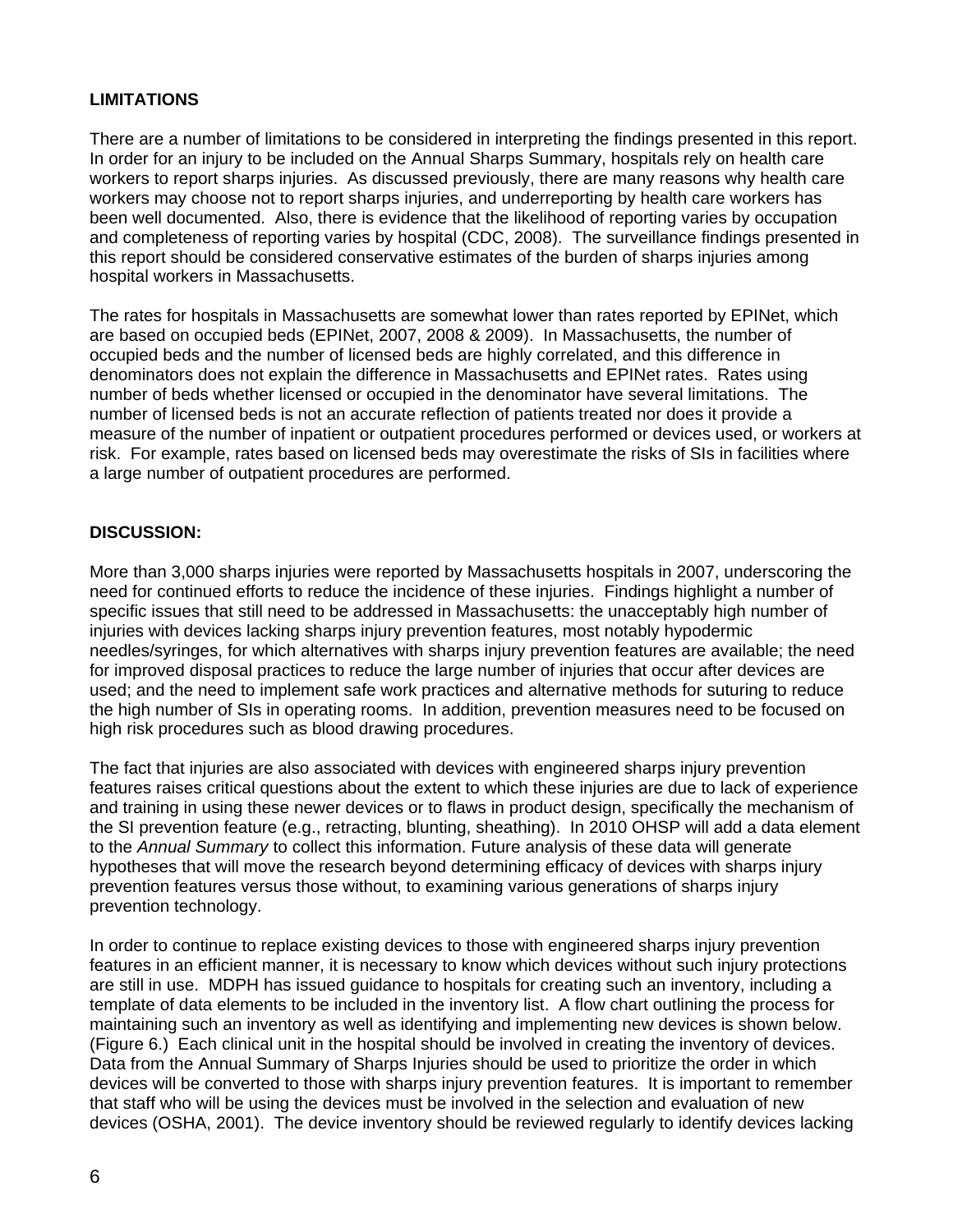sharps injury prevention features that should be replaced, as well as to identify devices with sharps injury prevention features for which more effective alternatives exist. Device evaluation is a continuous process which requires the participation of staff in various clinical departments as well as materials management and purchasing, along with the use of data on sharps injuries.





The Massachusetts Sharps Injury Surveillance System is a collaborative effort between the MDPH, hospitals, professional associations and community advocates. The success of the program in collecting data is a result of this collaboration. MDPH will continue to work with these groups to conduct surveillance, review exposure control activities in hospitals, and facilitate the exchange of information among hospitals about successful prevention strategies.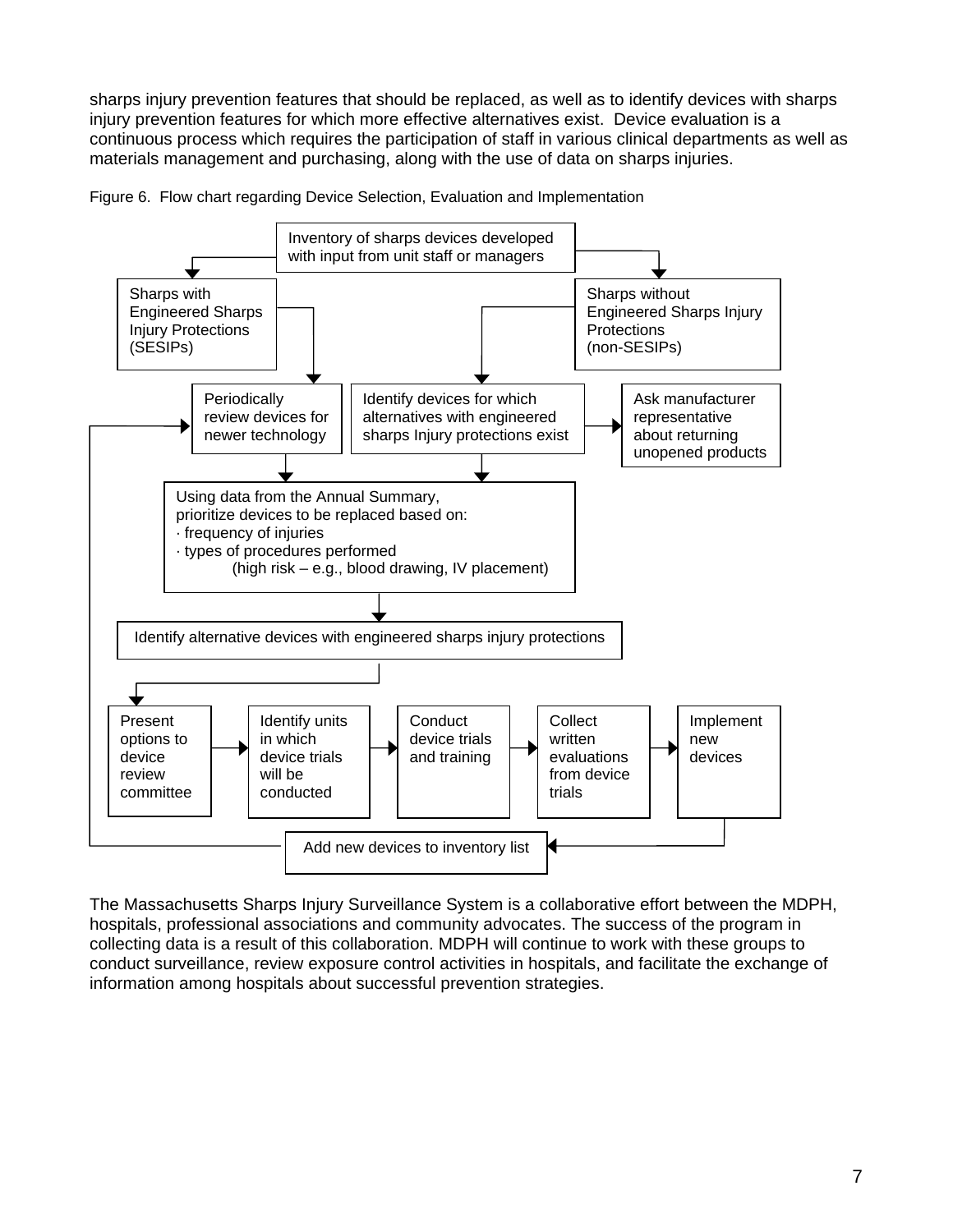# **References**

- Adams D and Elliot TSJ. (2006) Impact of safety needle devices on occupationally acquired needlestick injuries: a four-year prospective study. *Journal of Hospital Infection, 64,* 50-55*.*
- Cardo DM, Culver DH, Ciesielski CA, Srivastava PU, Marcus R, Abiteboul D, et al. (1997). A casecontrol study of HIV seroconversion in health care workers after percutaneous exposure. Centers for Disease Control and Prevention Needlestick Surveillance Group. *New England Journal of Medicine, 337(21),* 1485-90.
- The Centers for Disease Control and Prevention (CDC) National Center for Infectious Diseases Division of Health Quality Promotion. (2008) Workbook for Designing, Implementing, and Evaluating a Sharps Injury Prevention Program. Retrieved October 15, 2009, http://www.cdc.gov/sharpssafety.
- The Centers for Disease Control and Prevention (CDC). (2001). Updated U.S. Public Health Service Guidelines for the Management of Occupational Exposures to HBV, HCV, and HIV and Recommendations for Postexposure Prophylaxis. *Morbidity and Mortality Weekly Report (MMWR), 50*, (No. RR-11).
- The Centers for Disease Control and Prevention (CDC). (2005). Updated U.S. Public Health Service Guidelines for the Management of Occupational Exposures to HIV and Recommendations for Postexposure Prophylaxis. *Morbidity and Mortality Weekly Report (MMWR), 54*, (No. RR-9).
- The Centers for Disease Control and Prevention (CDC). (2008). Acute Hepatitis C Virus Infections Attributed to Unsafe Injection Practices at an Endoscopy Clinic. *Morbidity and Mortality Weekly Report (MMWR), 57, (19)*; 513-517.
- U.S. Department of Health and Human Services (USDHHS). (2000). *Healthy People 2010*. 2nd ed. With Understanding and Improving Health and Objectives for Improving Health. 2 vols. Washington, DC: U.S. Government Printing Office.
- Hiransuthikul N, Tanthitippong A, Jiamjarasrangsi W. (2006) Occupational exposures among nurses and housekeeping personnel in King Chulalongkorn Memorial Hospital. *J Med Assoc Thai. Sep; 89* Suppl 3:S140-9.
- Muntz JE, Hultburg R. (2004) Safety syringes can reduce the risk of needlestick injury in venous thromboembolism prophylaxis. *J Surg Orthop Adv. Spring;13(1):*15-9.
- O'Malley EM, Scott RD 2nd, Gayle J, Dekutoski J, Foltzer M, Lundstrom TS, Welbel S, Chiarello LA, Panlilio AL. (2007) Costs of management of occupational exposures to blood and body fluids. *Infect Control Hosp Epidemiol*. *28(7)*:774-82.
- Panlilio AL, Cardo DM, Campbell S, Srivastava PU, Jagger H, Orelien JG et al. Estimate of the annual number of percutaneous injuries in U.S. health care workers [Abstract S-T2-01]. In: Program and abstracts of the 4th International Conference on Nosocomial and Health Care-Associated Infections; Atlanta, March 5-9, 2000:61.
- Perry J. (2000). CDC Releases National Needlestick Estimates. *Advances in Exposure Prevention, 5(2),*19.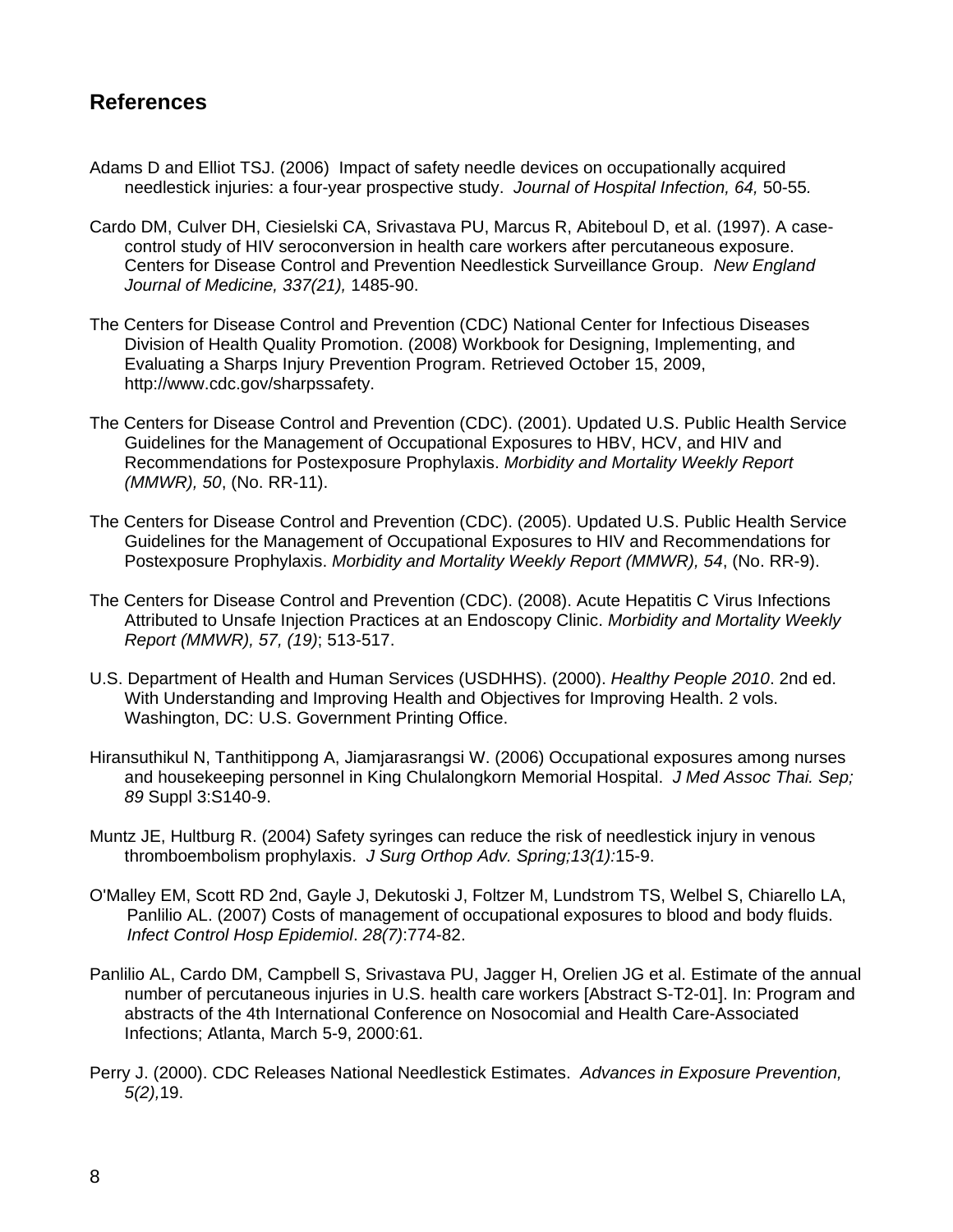- Perry J, Parker G, Jagger J. (2009). EPINet Report: 2007 Percutaneous Injury Rates. International Healthcare Worker Safety Center, *August 2009, http://healthsystem.virginia.edu/internet/epinet/EPINet-2007-rates.pdf.*
- Tandberg D, Stewart KK, Doezema D. (1991). Under-reporting of contaminated needlestick injuries in emergency health care workers. *Annals of emergency Medicine, 20(1),* 66-70.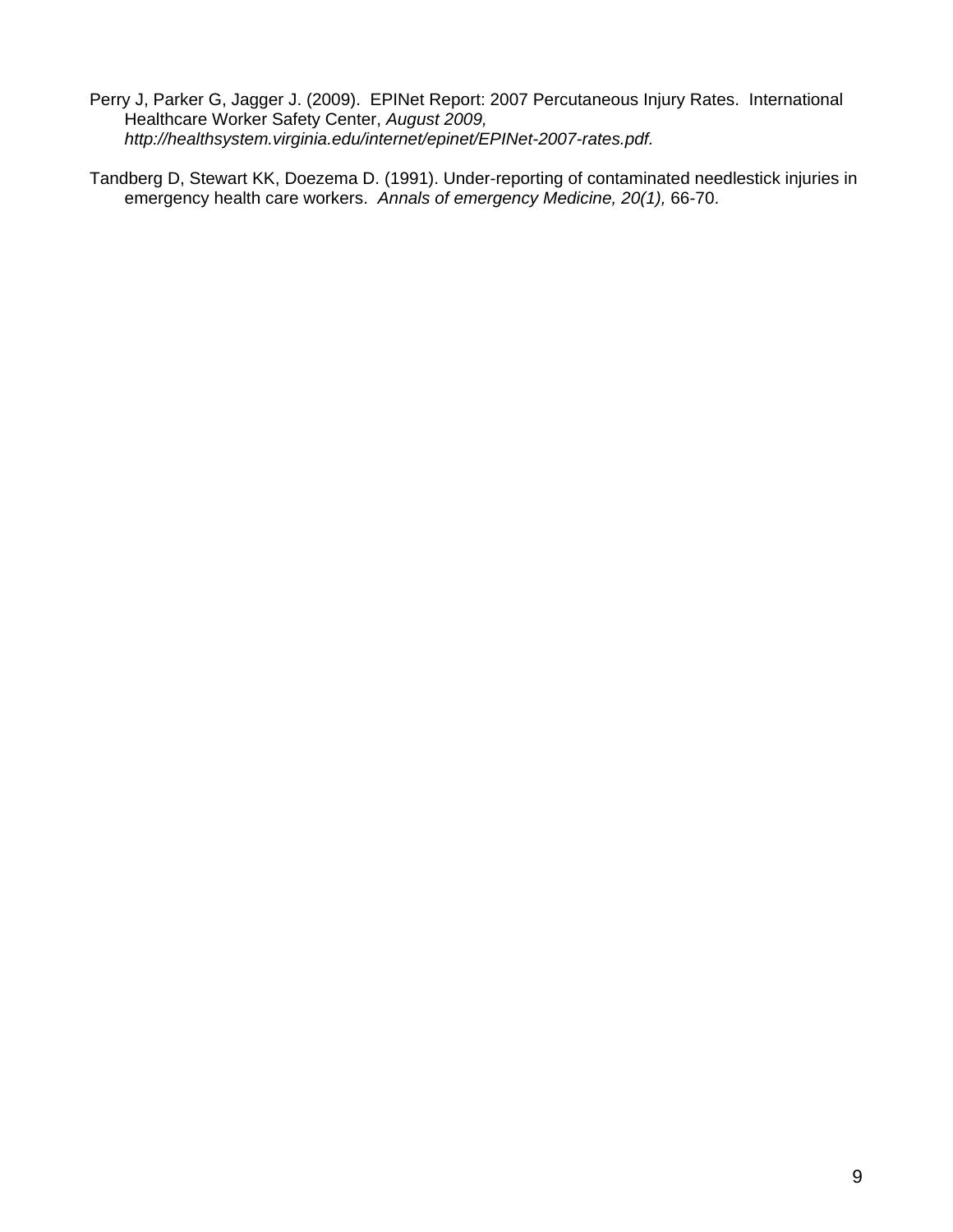| <b>STATE TOTAL</b>                   | 3,068           | 100%                    |
|--------------------------------------|-----------------|-------------------------|
|                                      |                 |                         |
| <b>WORK STATUS OF INJURED WORKER</b> | N               | %                       |
| Employee                             | 2,678           | 87                      |
| Non-employee practitioner            | 269             | 9                       |
| <b>Student</b>                       | 79              | 3                       |
| Temporary / Contract worker          | 32              | 1                       |
| Other                                | 1               | $<$ 1                   |
| Nonclassifiable                      | $\overline{7}$  | $<$ 1                   |
| Not answered                         | $\overline{2}$  | $<$ 1                   |
| <b>OCCUPATION OF INJURED WORKER</b>  | N               | %                       |
| <b>Nurse</b>                         | 1,125           | 37%                     |
| RN or LPN                            | 995             | 32                      |
| Nursing assistant                    | 47              | 2                       |
| Patient care technician              | 28              | 1                       |
| Nurse practitioner                   | 24              | 1                       |
| Nurse anesthetist                    | 11              | $<$ 1                   |
| Nursing student                      | 10 <sup>1</sup> | $<$ 1                   |
| Home health aide                     | 9               | $<$ 1                   |
| Nurse midwife                        | $\mathbf{1}$    | $<$ 1                   |
| Physician                            | 1,060           | 35%                     |
| Intern / Resident                    | 503             | 16                      |
| <b>MD</b>                            | 273             | 9                       |
| Medical student                      | 70              | $\overline{2}$          |
| Fellow                               | 69              | $\overline{2}$          |
| Physician assistant                  | 64              | $\overline{2}$          |
| Surgeon                              | 62              | $\overline{2}$          |
| Anesthesiologist                     | 14              | $<$ 1                   |
| Radiologist                          | 5               | $<$ 1                   |
| <b>Technician</b>                    | 586             | 19%                     |
| OR / Surgical technician             | 241             | 8                       |
| Phlebotomist                         | 141             | 5                       |
| Clinical lab technician              | 52              | $\overline{\mathbf{c}}$ |
| Respiratory therapist / Tech         | 26              | $\mathbf{1}$            |
| Radiologic technician                | 23              | $\mathbf{1}$            |
| Morgue Technician                    | $\mathbf{1}$    | $<$ 1                   |
| Hemodialysis Technician              | $\mathbf{1}$    | $<$ 1                   |
| Other technician                     | 101             | 3                       |
| <b>Support Services</b>              | 133             | 4%                      |
| Housekeeper                          | 70              | $\overline{c}$          |
| Central supply                       | 52              | $\overline{2}$          |
| Maintenance                          | 5               | $<$ 1                   |
| Attendant / Orderly                  | $\overline{4}$  | $<$ 1                   |
| <b>Food Service</b>                  | $\mathbf{1}$    | $<$ 1                   |
| Laundry staff                        | $\mathbf{1}$    | < 1                     |
| <b>Other Medical Staff</b>           | 45              | 1%                      |
| Medical assistant                    | 43              | 1                       |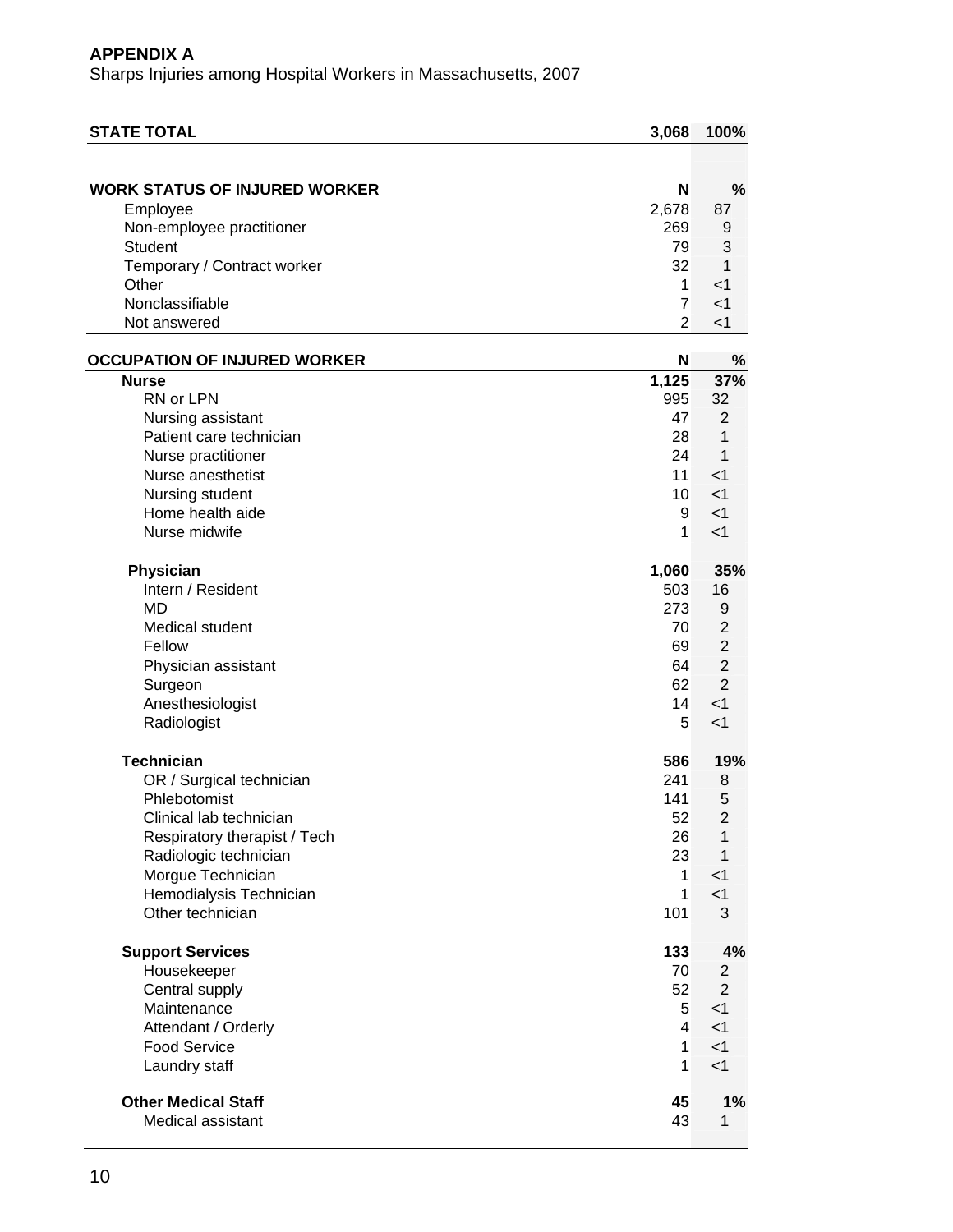| <b>OCCUPATION OF INJURED WORKER</b>  | N              | %              |
|--------------------------------------|----------------|----------------|
| <b>Physical Therapist</b>            | 1              | < 1            |
| Other medical staff                  | 1              | $<$ 1          |
| <b>Dental Staff</b>                  | 9              | $<1\%$         |
| Dentist                              | 6              | $<$ 1          |
| Dental Assistant / Tech              | 3              | $<$ 1          |
| Other                                | 106            | 3%             |
| Researcher                           | 12             | $\leq$ 1       |
| EMT / Paramedic                      | 11             | $\leq$ 1       |
| Clerical / Administrative            | 6              | $<$ 1          |
| Pharmacist                           | $\overline{2}$ | < 1            |
| Dietician                            | $\overline{2}$ | $<$ 1          |
| Other student                        | 21             | 1              |
| Other                                | 52             | $\overline{2}$ |
| <b>Unknown / Not Answered</b>        | 3              | 1%             |
| <b>Nonclassifiable</b>               | 1              | 1%             |
| DEPARTMENT WHERE INCIDENT OCCURRED   | N              | %              |
| <b>Operating and Procedure Rooms</b> | 1,339          | 44%            |
| Operating room                       | 1,031          | 34             |
| Labor and delivery                   | 98             | 3              |
| Radiology                            | 68             | $\overline{2}$ |
| Hematology / Opeology                | 22             | 1              |

| <b>Naululugy</b>                     | ပပ               | ∠              |
|--------------------------------------|------------------|----------------|
| Hematology / Oncology                | 32               | 1              |
| Phlebotomy room                      | 28               | 1              |
| Cardiac catheterization laboratory   | 23               | 1              |
| <b>Dialysis</b>                      | 15 <sup>15</sup> | $<$ 1          |
| Endoscopy / Bronchoscopy / Cytoscopy | 14               | $<$ 1          |
| Other procedure room                 | 10               | $<$ 1          |
| Procedure room, unspecified          | 20               | 1              |
| <b>Inpatient Units</b>               | 647              | 21%            |
| Medical / Surgical ward              | 533              | 17             |
| Obstetrics / Gynecology              | 26               | 1              |
| Psychiatry ward                      | 19               | 1              |
| Nursery                              | 14               | $<$ 1          |
| Pediatrics                           | 13               | $<$ 1          |
| Specific ward, type unknown**        | 1                | $<$ 1          |
| Patient room, ward unspecified       | 41               | 1              |
| <b>Emergency Department</b>          | 311              | 10%            |
| <b>Intensive Care Units</b>          | 249              | 8%             |
| Intensive care unit                  | 234              | 8              |
| Post anesthesia care unit            | 15               | $<$ 1          |
| <b>Outpatient Areas</b>              | 176              | 6%             |
| Ambulatory care clinic               | 101              | 3              |
| Home health visit                    | 15               | $<$ 1          |
| Dental clinic                        | $\overline{7}$   | $<$ 1          |
| Community health center              | 5                | $<$ 1          |
| Other outpatient areas               | 48               | $\overline{2}$ |
|                                      |                  |                |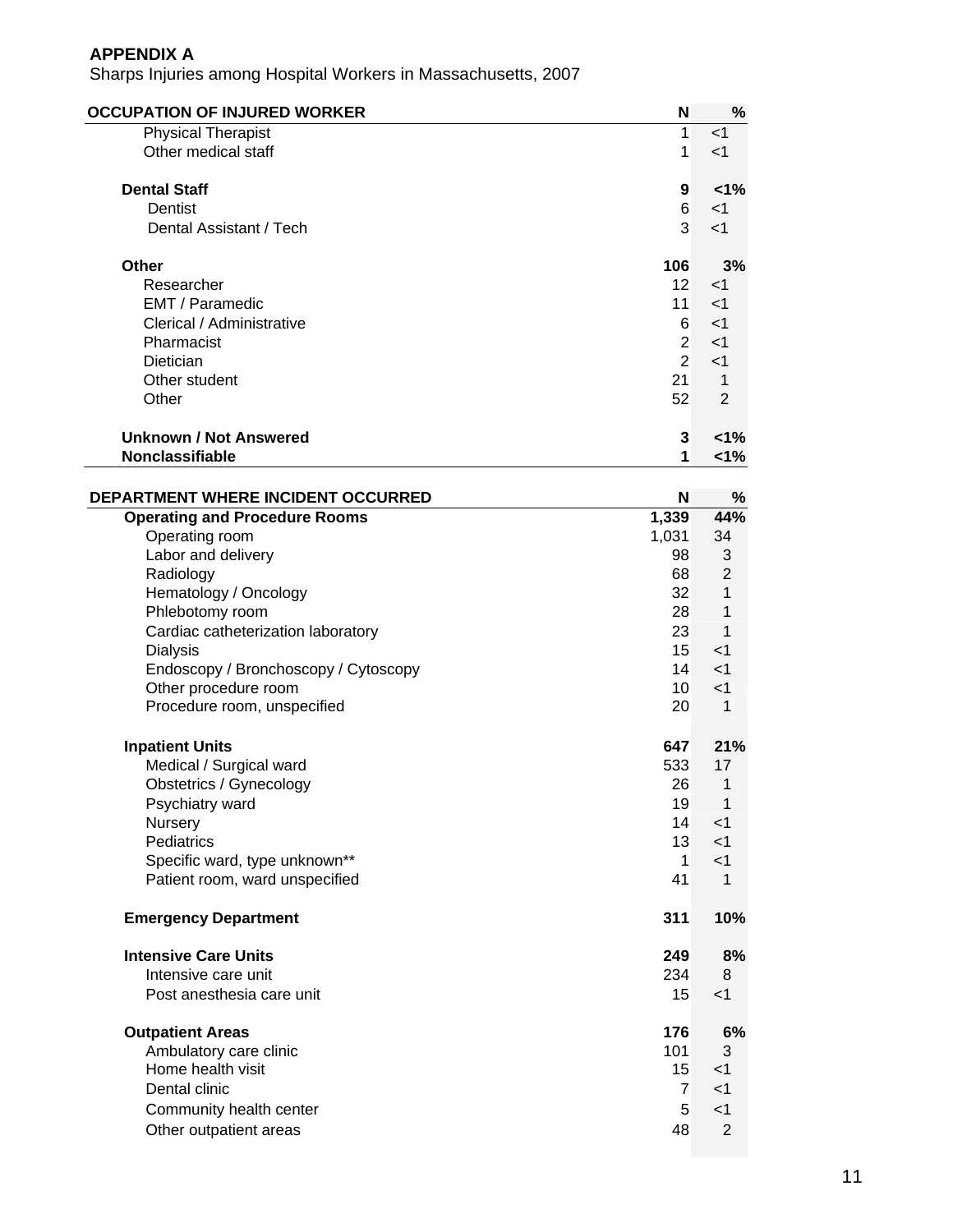| DEPARTMENT WHERE INCIDENT OCCURRED  | N              | %              |
|-------------------------------------|----------------|----------------|
| Laboratory                          | 149            | 5%             |
| Histology / Pathology               | 23             | 1              |
| Blood bank                          | 17             | 1              |
| Clinical chemistry                  | 16             | 1              |
| Morgue / Autopsy room               | 15             | $<$ 1          |
| Microbiology                        | 3              | $<$ 1          |
| Other laboratory                    | 26             | 1              |
| Laboratory, unspecified             | 49             | $\overline{2}$ |
| <b>Other Areas</b>                  | 188            | 6%             |
| Central sterile supply              | 41             | 1              |
| <b>Rehabilitation unit</b>          | 35             | 1              |
| Dermatology                         | 19             | 1              |
| Long term care                      | 8              | $<$ 1          |
| Hospital grounds                    | 8              | $<$ 1          |
| Ambulance                           | $\overline{7}$ | $<$ 1          |
| Central trash area                  | 6              | $<$ 1          |
| Exam room                           | 5              | $<$ 1          |
| Pharmacy                            | 5 <sup>1</sup> | $<$ 1          |
| Employee health / Infection control | $\overline{4}$ | $<$ 1          |
| Pain clinic                         | 3              | $<$ 1          |
| Detox unit                          | 1              | $<$ 1          |
| Jail unit                           | 1              | $<$ 1          |
| Laundry room                        | 1              | $<$ 1          |
| Other location                      | 44             | 1              |
| Unknown / Not answered              | 5              | $<1\%$         |
| Non-classifiable                    | 4              | <1             |

| <b>PROCEDURE FOR WHICH DEVICE WAS USED</b>              | N   | %     |
|---------------------------------------------------------|-----|-------|
| Injection                                               | 730 | 24%   |
| Subcutaneous injection                                  | 469 | 15    |
| Intramuscular injection                                 | 83  | 3     |
| Epidural / Spinal anesthesia                            | 14  | $<$ 1 |
| Other injection                                         | 1   | $<$ 1 |
| Injection, unspecified                                  | 163 | 5     |
| <b>Suturing</b>                                         | 670 | 22%   |
| Suturing                                                | 667 | 22    |
| Suture removal                                          | 3   | $<$ 1 |
| <b>Blood Procedures</b>                                 | 482 | 16%   |
| Percutaneous venous puncture                            | 369 | 12    |
| Finger stick / Heel stick                               | 46  | 1     |
| Percutaneous arterial puncture                          | 44  | 1     |
| Draw blood from umbilical vessel                        | 8   | $<$ 1 |
| Dialysis / AV fistula site                              | 5   | $<$ 1 |
| Blood procedure, unspecified                            | 10  | $<$ 1 |
| <b>Line Procedures</b>                                  | 335 | 11%   |
| To insert a peripheral IV line or set up a heparin lock | 119 | 4     |
| To insert a central IV line                             | 51  | 2     |
| To insert an arterial line                              | 33  | 1     |
| Other injection into IV site / port                     | 28  | 1     |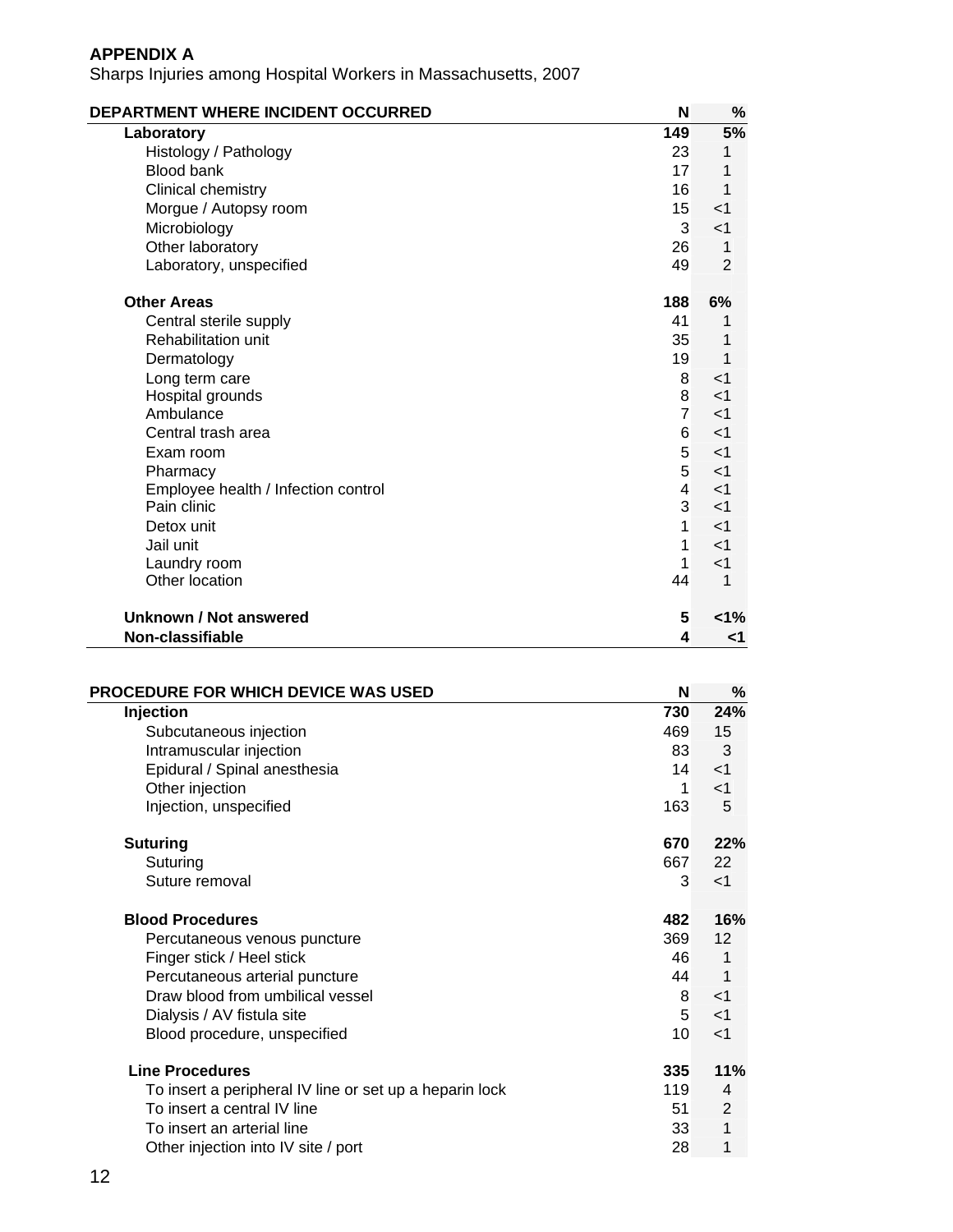| <b>PROCEDURE FOR WHICH DEVICE WAS USED</b>            | N   | %              |
|-------------------------------------------------------|-----|----------------|
| Draw blood from central or peripheral IV line or port | 24  |                |
| To flush heparin / saline                             | 18  | 1              |
| Draw blood from arterial line                         | 9   | $<$ 1          |
| To connect IV line                                    | 8   | $<$ 1          |
| Other line procedure                                  | 34  | $\overline{1}$ |
| Line procedure, unspecified                           | 11  | $<$ 1          |
| <b>Making the incision</b>                            | 288 | 9%             |
| To Obtain Body Fluid or Tissue sample                 | 87  | 3%             |
| <b>Dental Procedures</b>                              | 10  | 1%             |
| Dental drilling                                       | 4   | $\leq$ 1       |
| Oral surgery                                          | 4   | $<$ 1          |
| Restorative                                           | 1   | $\leq$ 1       |
| Other dental procedure                                | 1   | $\leq$ 1       |
| <b>Other</b>                                          | 290 | 9%             |
| To obtain lab specimens                               | 40  | 1              |
| Transferring blood / body fluid to another container  | 25  | 1              |
| <b>Drilling</b>                                       | 15  | $<$ 1          |
| During disposal                                       | 14  | $<$ 1          |
| Shaving                                               | 8   | $<$ 1          |
| Other procedure                                       | 164 | 5              |
| Procedure, unspecified                                | 24  | 1              |
| Unknown / Not answered                                | 159 | 5%             |
| <b>Nonclassifiable</b>                                | 17  | 1%             |

| DEVICE INVOLVED IN THE INJURY                          | N   | %              |
|--------------------------------------------------------|-----|----------------|
| Hypodermic needles / syringe (hollow bore)             | 887 | 29%            |
| Hypodermic needle attached to a disposable syringe     | 774 | 25             |
| Prefilled cartridge syringe                            | 35  | 1              |
| Hypodermic needle attached to a non-disposable syringe | 29  | 1              |
| Unattached hypodermic needle                           | 28  | 1              |
| Hypodermic needle attached to IV tubing                | 6   | $<$ 1          |
| Hypodermic needle, unspecified                         | 15  | $<$ 1          |
| <b>Suture Needle</b>                                   | 701 | 23%            |
| Curved suture needle                                   | 201 | $\overline{7}$ |
| Straight suture needle                                 | 30  | 1              |
| Suture needle, unspecified                             | 470 | 15             |
| <b>Other Hollow Bore Needle</b>                        | 313 | 10%            |
| IV stylet                                              | 164 | 5              |
| Huber needle                                           | 34  | 1              |
| Spinal or epidural needle                              | 20  | 1              |
| Biopsy needle                                          | 16  | 1              |
| Other type of hollow bore needle                       | 16  | 1              |
| Hollow bore needle, unspecified                        | 63  | $\overline{2}$ |
| <b>Winged Steel Needle (hollow bore)</b>               | 278 | 9%             |
| Winged steel needle                                    | 167 | 5              |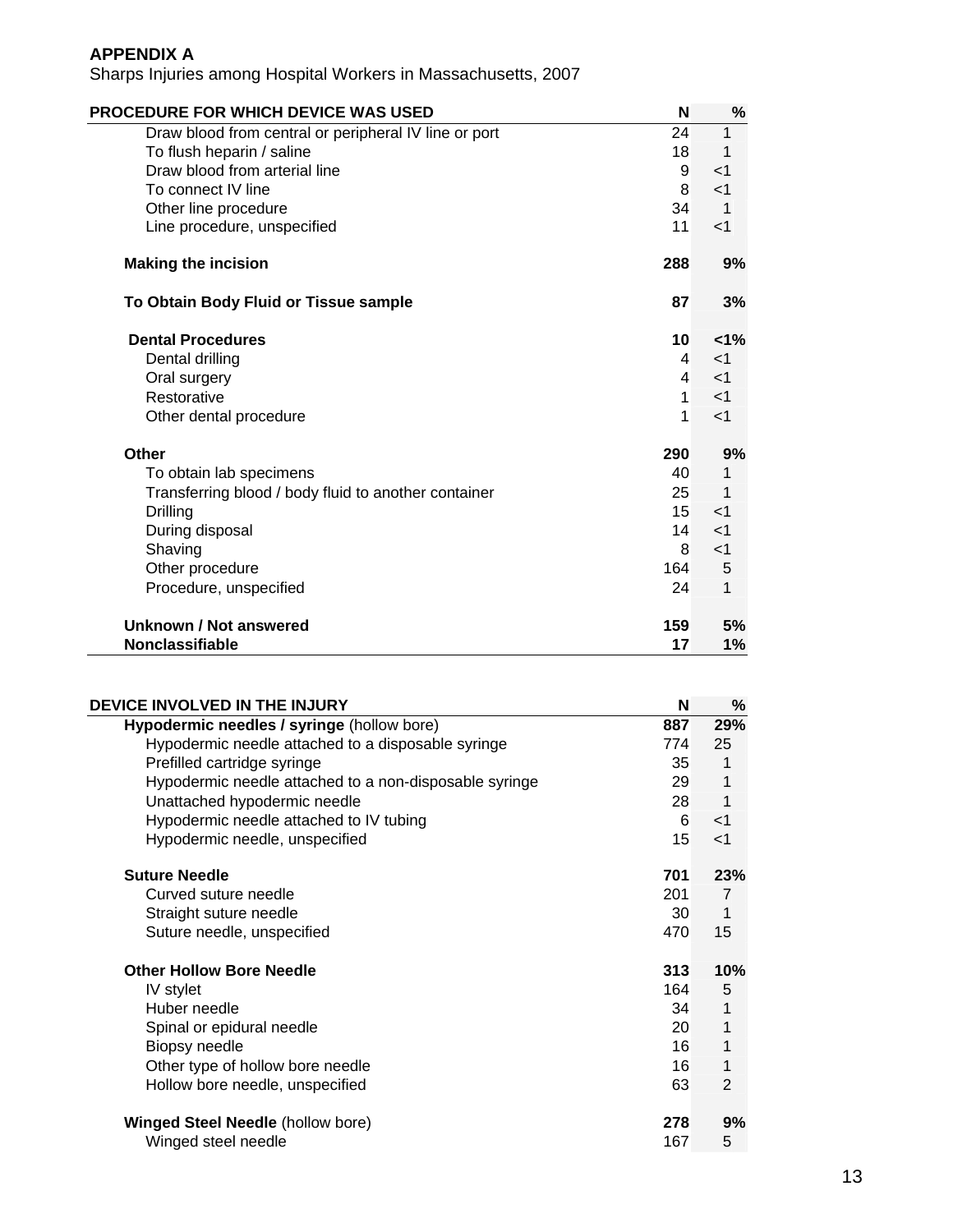| DEVICE INVOLVED IN THE INJURY                                   | N               | %              |
|-----------------------------------------------------------------|-----------------|----------------|
| Winged steel needle attached to a vacuum tube collection holder | 106             | 3              |
| Winged steel needle attached to IV tubing                       | 5               | < 1            |
| <b>Scalpel Blade</b>                                            | 214             | 7%             |
| Vacuum Tube Collection Holder / Needle (hollow bore)            | 150             | 4%             |
| Vacuum tube collection holder / needle                          | 101             | 3              |
| Phlebotomy needle (other than winged steel needle)              | 49              | $\overline{2}$ |
| <b>Glass</b>                                                    | 38              | 1%             |
| Medication ampule / Vial / IV bottle                            | 10 <sup>°</sup> | $<$ 1          |
| Specimen / Test / Vacuum tube                                   | 9               | < 1            |
| Slide                                                           | $\overline{7}$  | < 1            |
| Pipette                                                         | 4               | $<$ 1          |
| Other glass item                                                | 8               | $<$ 1          |
| <b>Dental Device or Item</b>                                    | $\overline{7}$  | 1%             |
| Dental bur                                                      | 3               | $<$ 1          |
| Dental explorer                                                 | $\overline{2}$  | $<$ 1          |
| Other dental device or item                                     | $\mathbf{1}$    | $<$ 1          |
| Scaler / curette                                                | 1               |                |
|                                                                 |                 | $<$ 1          |
| Other                                                           | 427             | 14%            |
| Lancet                                                          | 49              | $\overline{2}$ |
| Wire                                                            | 38              | 1              |
| <b>Scissors</b>                                                 | 36              | 1              |
| Retractor                                                       | 36              | 1              |
| Pin                                                             | 19              | 1              |
| Forceps                                                         | 17              | 1              |
| Razor                                                           | 13              | $<$ 1          |
| Trocar                                                          | 12              | $<$ 1          |
| Bovie electrocautery device                                     | 11              | $<$ 1          |
| Drill bit                                                       | 10 <sup>°</sup> | $<$ 1          |
| Bone cutter                                                     | 8               | $<$ 1          |
| Tenaculum                                                       | 4               | $<$ 1          |
| Bone chip / chipped tooth                                       | 3               | <1             |
| Elevator                                                        | 1               | $<$ 1          |
| Rod                                                             | 1               | $<$ 1          |
| Other needle                                                    | 49              | $\overline{2}$ |
| Needle, Unspecified                                             | 40              | 1              |
| Other type of sharp object                                      | 87              | 3              |
|                                                                 |                 |                |
| <b>Unknown / Not answered</b>                                   | 52              | 2%             |
|                                                                 |                 |                |
| <b>SAFETY DEVICE</b>                                            | N               | %              |
| No                                                              | 1,655           | 54             |
| Yes                                                             | 1,211           | 39             |
| Unknown / Not answered                                          | 202             | $\overline{7}$ |
| WHEN THE INJURY OCCURRED                                        | N               | $\%$           |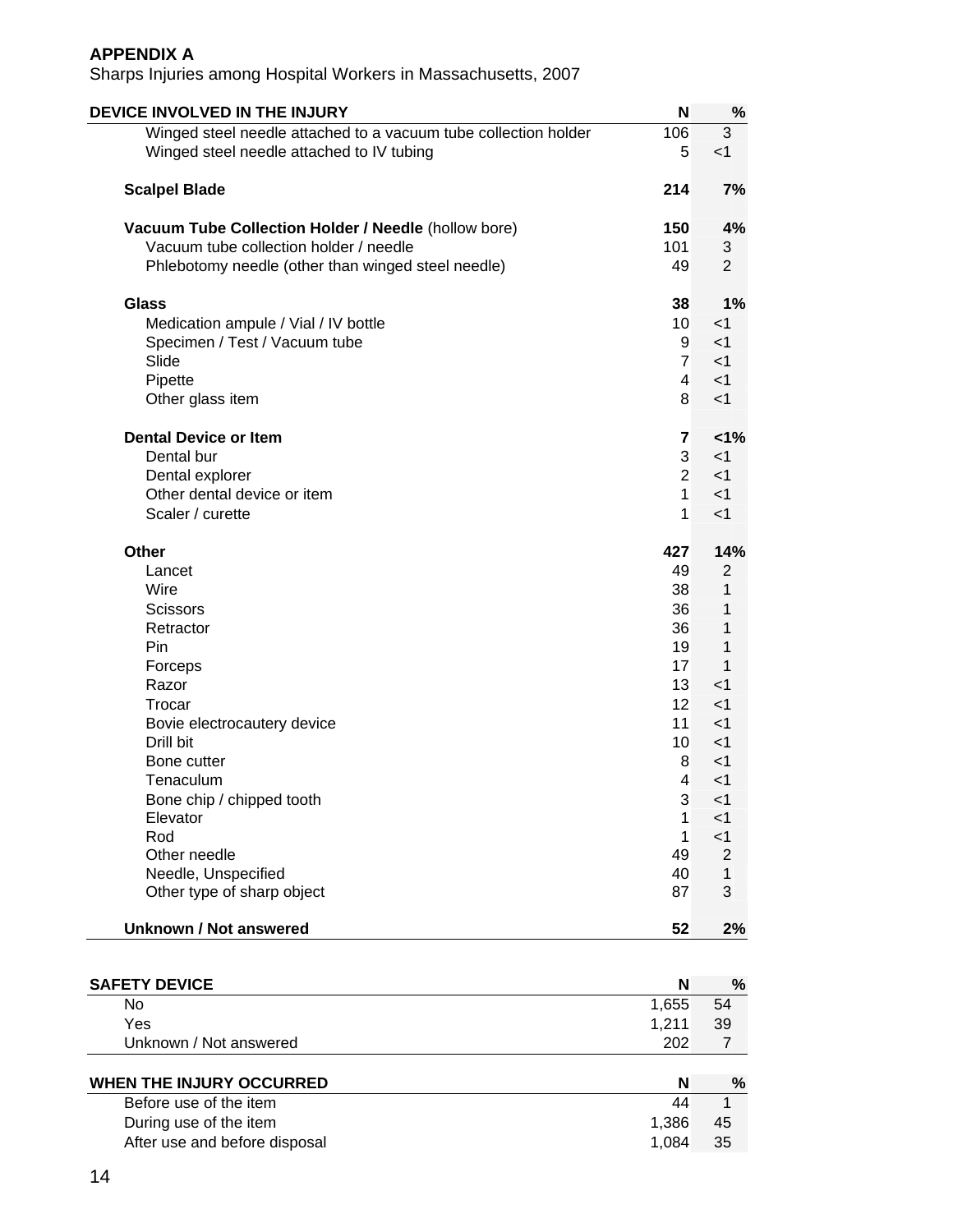| During or after disposal of the item | 379 | -12 |
|--------------------------------------|-----|-----|
| Unknown / Not answered               | 42  |     |
| Nonclassifiable                      | 133 |     |

| <b>HOW THE INJURY OCCURRED</b>                                             | N               | %              |
|----------------------------------------------------------------------------|-----------------|----------------|
| <b>Collision with Worker or Sharp</b>                                      | 520             | 17%            |
| Collided with sharp                                                        | 255             | 8              |
| Collided with sharp after procedure                                        | 139             | 5              |
| Collided with coworker or other person                                     | 126             | $\overline{4}$ |
| <b>Suturing</b>                                                            | 408             | 13%            |
| Suturing                                                                   | 347             | 11             |
| Manipulating suture needle in holder                                       | 45              | 1              |
| Tying suture                                                               | 16              | 1              |
| <b>During Clean-up</b>                                                     | 151             | 5%             |
| During clean-up                                                            | 105             | 3              |
| Decontamination / Processing of used equipment                             | 45              | 1              |
| Disassembling device or equipment                                          | 1               | $<$ 1          |
| <b>Handle / Pass Equipment</b>                                             | 259             | 8%             |
| Receiving / Passing / Transferring equipment                               | 137             | 4              |
| Handling equipment on tray or stand                                        | 56              | $\overline{2}$ |
| Disassembling device or equipment                                          | 53              | $\overline{2}$ |
| Opening / breaking glass containers                                        | 13              | $<$ 1          |
| <b>Patient Moved and Jarred Device</b>                                     | 248             | 8%             |
| <b>Activating Safety Device</b>                                            | 257             | 8%             |
| Activating safety device                                                   | 217             | 7              |
| Incomplete activation                                                      | 40              | 1              |
| <b>Improper Disposal</b>                                                   | 206             | 7%             |
| Left on table / tray                                                       | 64              | $\overline{2}$ |
| In trash                                                                   | 43              | 1              |
| Left in bed / mattress                                                     | 21              | 1              |
| On floor                                                                   | 20              | $\mathbf 1$    |
| In linen / laundry                                                         | 10 <sup>°</sup> | $<$ 1          |
| In pocket / clothing                                                       | 6               | $<$ 1          |
| Other improper disposal                                                    | 37              | 1              |
| Improper disposal, unspecified                                             | 5               | $<$ 1          |
| <b>During Sharps Disposal</b>                                              | 189             | 6%             |
| While placing sharp in container, injured by sharp being disposed          | 54              | 2              |
| While placing sharp in container, injured by sharp (unclear if sharp in    | 29              | 1              |
| container or being disposed)                                               |                 |                |
| Collided with sharp during / after disposal                                | 23              | 1              |
| In transit to disposal                                                     | 19              | 1              |
| While placing sharp in container, injured by sharp already in container    | 15              | $<$ 1          |
| Protruding from opened container                                           | 12              | $<$ 1          |
| While manipulating container                                               | 9               | $<$ 1          |
| Overfilled sharps container                                                | 9<br>4          | $<$ 1<br>$<$ 1 |
| Sharp object dropped during / after disposal<br>Punctured sharps container | $\overline{2}$  | $<$ 1          |
|                                                                            |                 |                |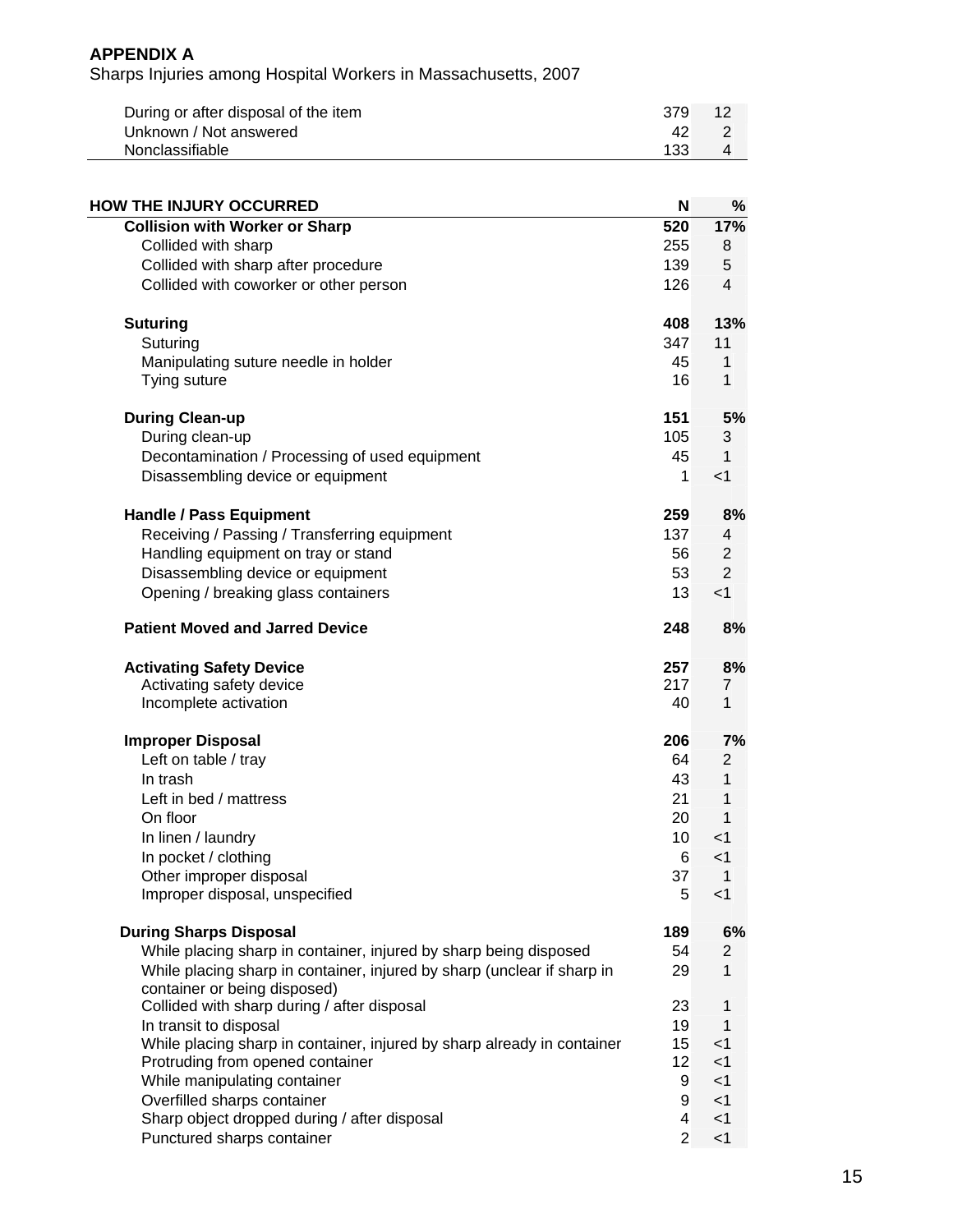Sharps Injuries among Hospital Workers in Massachusetts, 2007

| <b>HOW THE INJURY OCCURRED</b>                             | $\mathsf{N}$            | $\%$           |
|------------------------------------------------------------|-------------------------|----------------|
| Struck by detached IV line needle during / after disposal  | $\mathbf{1}$            | <1             |
| During sharps disposal, unspecified                        | 12                      | < 1            |
| <b>Manipulate Needle in Patient</b>                        | 256                     | 8%             |
| While withdrawing needle from patient                      | 148                     | 5              |
| While inserting needle in patient                          | 62                      | $\overline{2}$ |
| While manipulating needle in patient                       | 46                      | $\mathbf{1}$   |
| <b>Recap Needle</b>                                        | 87                      | 3%             |
| Recapping                                                  | 73                      | $\overline{2}$ |
| Cap fell off after recapping                               | 10 <sup>1</sup>         | $<$ 1          |
| Removing cap after recapping                               | $\overline{\mathbf{A}}$ | $<$ 1          |
| <b>Access IV Line</b>                                      | 43                      | 1%             |
| While withdrawing needle from line                         | 27                      | 1              |
| While inserting needle in line                             | 8                       | $<$ 1          |
| While manipulating needle in line                          | 6                       | $<$ 1          |
| Struck by detached IV line needle                          | $\overline{2}$          | $<$ 1          |
| <b>Failure to Activate Safety Device</b>                   | 118                     | 4%             |
| <b>Device Malfunction</b>                                  | 58                      | 2%             |
| <b>Before Use of the Item</b>                              | 37                      | 1%             |
| Other                                                      | 184                     | 6%             |
| Incising                                                   | 48                      | 2              |
| Sharp object dropped                                       | 40                      | 1              |
| Transferring blood / bodily fluids into specimen container | 22                      | 1              |
| Processing specimens                                       | 16                      | $\mathbf 1$    |
| Palpating / Exploring                                      | 15                      | $<$ 1          |
| Sharp object dropped after procedure                       | 14                      | $<$ 1          |
| Other                                                      | 29                      | 1              |
| <b>Unknown / Not answered</b>                              | 41                      | 1%             |
| Nonclassifiable                                            | 6                       | 1%             |
| <b>STATE TOTAL</b>                                         | 3,068                   | 100%           |

\*\* Hospital specific nomenclature provided, without specifying department

Percentages for frequencies less than 5 were not calculated; Percentages calculated are column percents.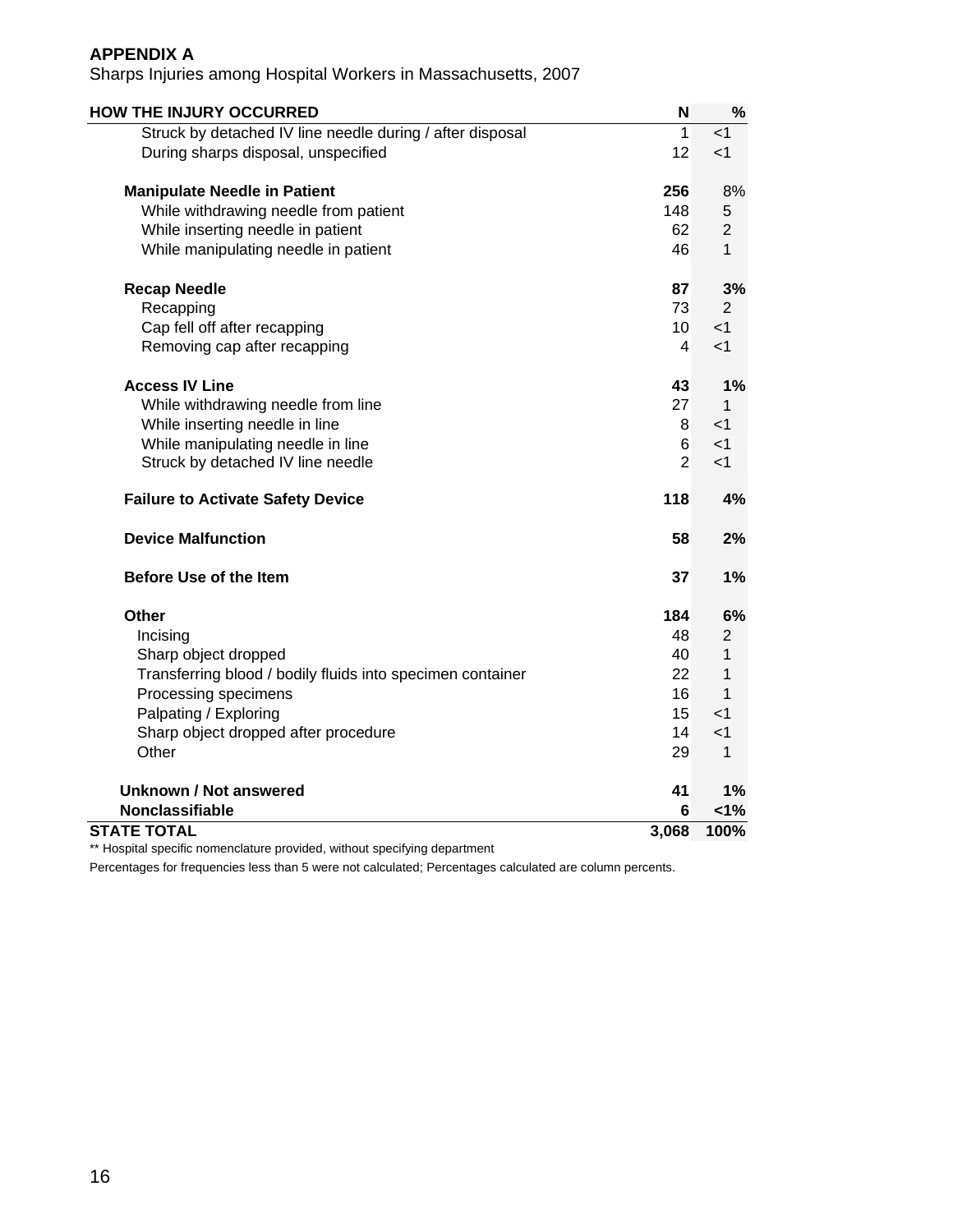Sharps Injuries among Hospital Workers in Massachusetts, 2007

Sharps Injuries among Hospital Workers by Device and Presence of Safety Features

| Device                                 | No<br>Safety<br>Features | Safety<br>Features |       |    | Unknown |    | Total |      |
|----------------------------------------|--------------------------|--------------------|-------|----|---------|----|-------|------|
|                                        | N                        | %                  | N     | %  | N       | %  | N     | $\%$ |
| Hypodermic Needle / syringe            | 257                      | 29                 | 598   | 67 | 32      | 4  | 887   | 100% |
| Suture Needle                          | 657                      | 94                 | 18    | 3  | 26      | 4  | 701   | 100% |
| <b>Winged Steel Needle</b>             | 21                       | 8                  | 252   | 91 | 5       | 2  | 278   | 100% |
| Scalpel Blade                          | 171                      | 80                 | 33    | 15 | 10      | 5  | 214   | 100% |
| Vacuum tube collection holder / needle | 28                       | 19                 | 118   | 79 | 4       | 3  | 150   | 100% |
| Other Hollow bore needle               | 139                      | 44                 | 153   | 49 | 21      | 7  | 313   | 100% |
| Other                                  | 382                      | 73                 | 39    | 7  | 104     | 20 | 525   | 100% |
| Total                                  | 1,655                    | 54                 | 1.211 | 39 | 202     |    | 3.068 | 100% |

Sharps Injuries among Hospital workers by Procedure and Devices With and Without Safety Features

| Procedure                                                                                                              | No<br>Safety<br>Features |                | Safety<br>Features |                | Unknown                   |                           | Total           |                      |
|------------------------------------------------------------------------------------------------------------------------|--------------------------|----------------|--------------------|----------------|---------------------------|---------------------------|-----------------|----------------------|
|                                                                                                                        | N                        | $\%$           | N                  | $\%$           | N                         | $\%$                      | N               | %                    |
| <b>Injection Procedures</b>                                                                                            |                          |                |                    |                |                           |                           |                 |                      |
| Subcutaneous Injection                                                                                                 | 112                      | 24             | 346                | 74             | 11                        | 2                         | 469             | 100%                 |
| Intramuscular Injection                                                                                                | 13                       | 16             | 67                 | 81             | 3                         | 4                         | 83              | 100%                 |
| Other Injections                                                                                                       | 76                       | 43             | 99                 | 56             | 3                         | $\overline{2}$            | 178             | 100%                 |
| <b>Blood Procedures</b><br>Percutaneous venous puncture<br>Finger stick / Heel stick<br>Percutaneous arterial puncture | 36<br>23<br>6            | 10<br>50<br>14 | 326<br>11<br>37    | 88<br>24<br>84 | $\overline{7}$<br>12<br>1 | 2<br>26<br>$\overline{2}$ | 369<br>46<br>44 | 100%<br>100%<br>100% |
| Other blood procedures                                                                                                 | 10                       | 43             | 12                 | 52             | 1                         | 4                         | 23              | 100%                 |
| Line Procedures<br>To insert peripheral IV or set up heparin                                                           | 32                       | 27             | 84                 | 71             | 3                         | 3                         | 119             | 100%                 |
| lock<br>To insert central line<br>Other line procedures                                                                | 34<br>71                 | 67<br>43       | 11<br>89           | 22<br>54       | 6<br>5                    | 12<br>3                   | 51<br>165       | 100%<br>100%         |
| Other procedures                                                                                                       | 1,242                    | 82             | 139                | 8              | 150                       | 10                        | 1,521           | 100%                 |
| Total                                                                                                                  |                          |                |                    |                |                           |                           |                 | 100%                 |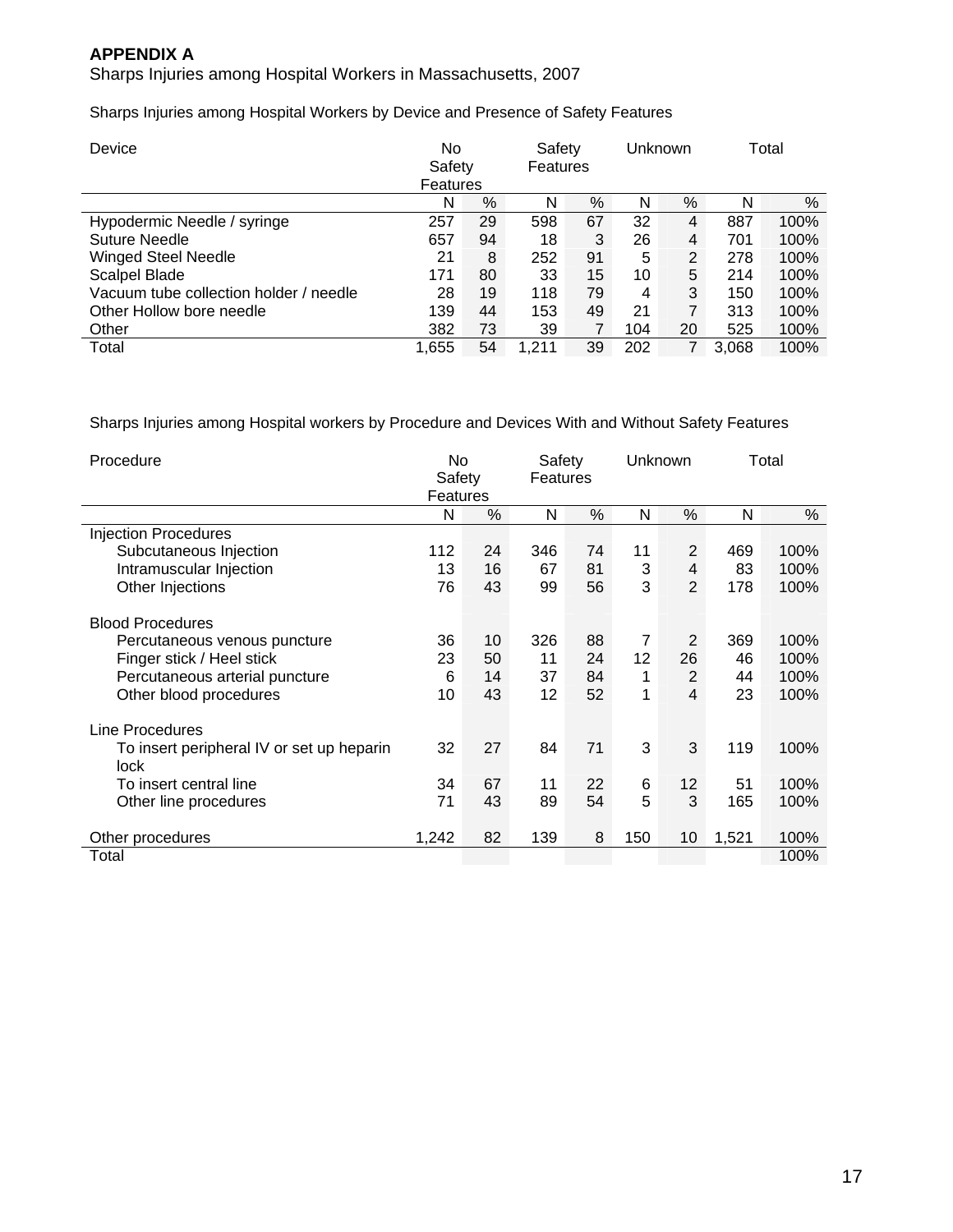#### **APPENDIX B**

Sharps Injuries among Hospital Workers by Number of Licensed Hospital Beds, Massachusetts, 2007

|                                                       | <b>Hospital size</b><br><100 beds<br>101-300<br><b>Beds</b> |                                  |                | > 300 beds All Hospitals |                      |                      |              |                  |
|-------------------------------------------------------|-------------------------------------------------------------|----------------------------------|----------------|--------------------------|----------------------|----------------------|--------------|------------------|
|                                                       |                                                             | 31 hospitals                     |                | 54 hospitals             |                      | 14 hospitals         | 99 hospitals |                  |
|                                                       | N                                                           | $%$ *                            | N              | $%$ *                    | N                    | $%$ *                | N            | $%^*$            |
| <b>STATE TOTAL</b>                                    |                                                             | 237 100%                         |                | 1,086 100% 1,745 100%    |                      |                      |              | 3.068 100%       |
| <b>WORK STATUS OF INJURED WORKER</b>                  |                                                             |                                  |                |                          |                      |                      |              |                  |
| Employee                                              | 212                                                         | 89                               | 929            | 86                       | 1,537                | 88                   | 2,678        | 87 %             |
| Non-Employee Practitioner                             | 16                                                          | $\overline{7}$                   | 123            | 11                       | 130                  | 7                    | 269          | 9                |
| <b>Student</b>                                        | $\overline{4}$                                              | 2                                | 13             | 1                        | 62                   | 4                    | 79           | 3                |
| Temporary / Contract Worker                           | 4                                                           | 2                                | 13             | 1                        | 15                   | 1                    | 32           | 1                |
| Other<br>Unknown / Not answered / Nonclassifiable     | 1<br>0                                                      | $<$ 1<br>$\Omega$                | 0<br>8         | $\Omega$<br>$<$ 1        | 0<br>1               | $\mathbf 0$<br>$<$ 1 | 1<br>9       | $<$ 1<br>< 1     |
|                                                       |                                                             |                                  |                |                          |                      |                      |              |                  |
| <b>OCCUPATION</b>                                     |                                                             |                                  |                |                          |                      |                      |              |                  |
| <b>Nurse</b>                                          | 92                                                          | 39                               | 471            | 43                       | 562                  | 32                   | 1,125        | 37 %             |
| Physician                                             | 44                                                          | 19                               | 227            | 21                       | 789                  | 45                   | 1,060        | 35               |
| Technician                                            | 68                                                          | 29                               | 284            | 26                       | 234                  | 13                   | 586          | 19               |
| <b>Support Services</b><br><b>Other Medical Staff</b> | 17<br>$\overline{4}$                                        | $\overline{7}$<br>$\overline{2}$ | 60<br>23       | 6<br>$\overline{2}$      | 56                   | 3<br>$\mathbf{1}$    | 133          | $\overline{4}$   |
| <b>Dental Staff</b>                                   | $\Omega$                                                    |                                  | $\overline{2}$ | $<$ 1                    | 18                   |                      | 45           | 1<br>$<$ 1       |
| Other                                                 | 12                                                          | $\mathbf 0$<br>5                 | 17             | 2                        | $\overline{7}$<br>77 | -1<br>4              | 9<br>106     | 3                |
| Unknown / Not answered / Nonclassifiable              | $\Omega$                                                    | $\Omega$                         | 2              | $<$ 1                    | 2                    | $<$ 1                | 4            | $<$ 1            |
|                                                       |                                                             |                                  |                |                          |                      |                      |              |                  |
| DEPARTMENT WHERE INJURY OCCURRED                      |                                                             |                                  |                |                          |                      |                      |              |                  |
| Operating and Procedure Rooms                         | 93                                                          | 40                               | 448            | 41                       | 798                  | 46                   | 1,339        | 44 %             |
| <b>Inpatient Units</b>                                | 46                                                          | 19                               | 285            | 26                       | 316                  | 18                   | 647          | 21               |
| <b>Emergency Department</b>                           | 35                                                          | 15                               | 130            | 12                       | 146                  | 8                    | 311          | 10               |
| <b>Intensive Care Units</b>                           | 14                                                          | 6                                | 74             | $\overline{7}$           | 161                  | $\boldsymbol{9}$     | 249          | 8                |
| Outpatient areas                                      | 6                                                           | 3                                | 40             | $\overline{4}$           | 130                  | $\overline{7}$       | 176          | 6                |
| Laboratories                                          | $\overline{7}$                                              | 3                                | 42             | 4                        | 100                  | 6                    | 149          | 5                |
| Other areas                                           | 36                                                          | 15                               | 65             | 6                        | 87                   | 5                    | 188          | 6                |
| Unknown / Not answered / Nonclassifiable              | 0                                                           | $\mathbf 0$                      | 2              | $<$ 1                    | 7                    | $<$ 1                | 9            | $<$ 1            |
|                                                       |                                                             |                                  |                |                          |                      |                      |              |                  |
| <b>PROCEDURE FOR WHICH DEVICE WAS USED</b>            |                                                             |                                  |                |                          |                      |                      |              |                  |
| Injection                                             | 51                                                          | 21                               | 296            | 27                       | 383                  | 22                   | 730          | 24 %             |
| Suturing                                              | 43                                                          | 18                               | 180            | 17                       | 447                  | 26                   | 670          | 22               |
| <b>Blood Procedures</b>                               | 44                                                          | 19                               | 243            | 22                       | 195                  | 11                   | 482          | 16               |
| Line Procedures                                       | 24                                                          | 10                               | 108            | 10                       | 203                  | 12                   | 335          | 11               |
| Making the Incision                                   | 31                                                          | 13                               | 89             | 8                        | 168                  | 10                   | 288          | 9                |
| To Obtain Body Fluid or Tissue Sample                 | 5                                                           | $\overline{2}$                   | 26             | $\overline{2}$           | 56                   | 3                    | 87           | 3                |
| <b>Dental Procedures</b>                              | 1                                                           | $<$ 1                            | $\overline{2}$ | $<$ 1                    | $\overline{7}$       | $<$ 1                | 10           | $<$ 1            |
| Other                                                 | 23                                                          | 10                               | 83             | 8                        | 184                  | 11                   | 290          | $\boldsymbol{9}$ |
| Unknown / Not answered / Nonclassifiable              | 13                                                          | 6                                | 59             | 5                        | 102                  | $\,6$                | 176          | 6                |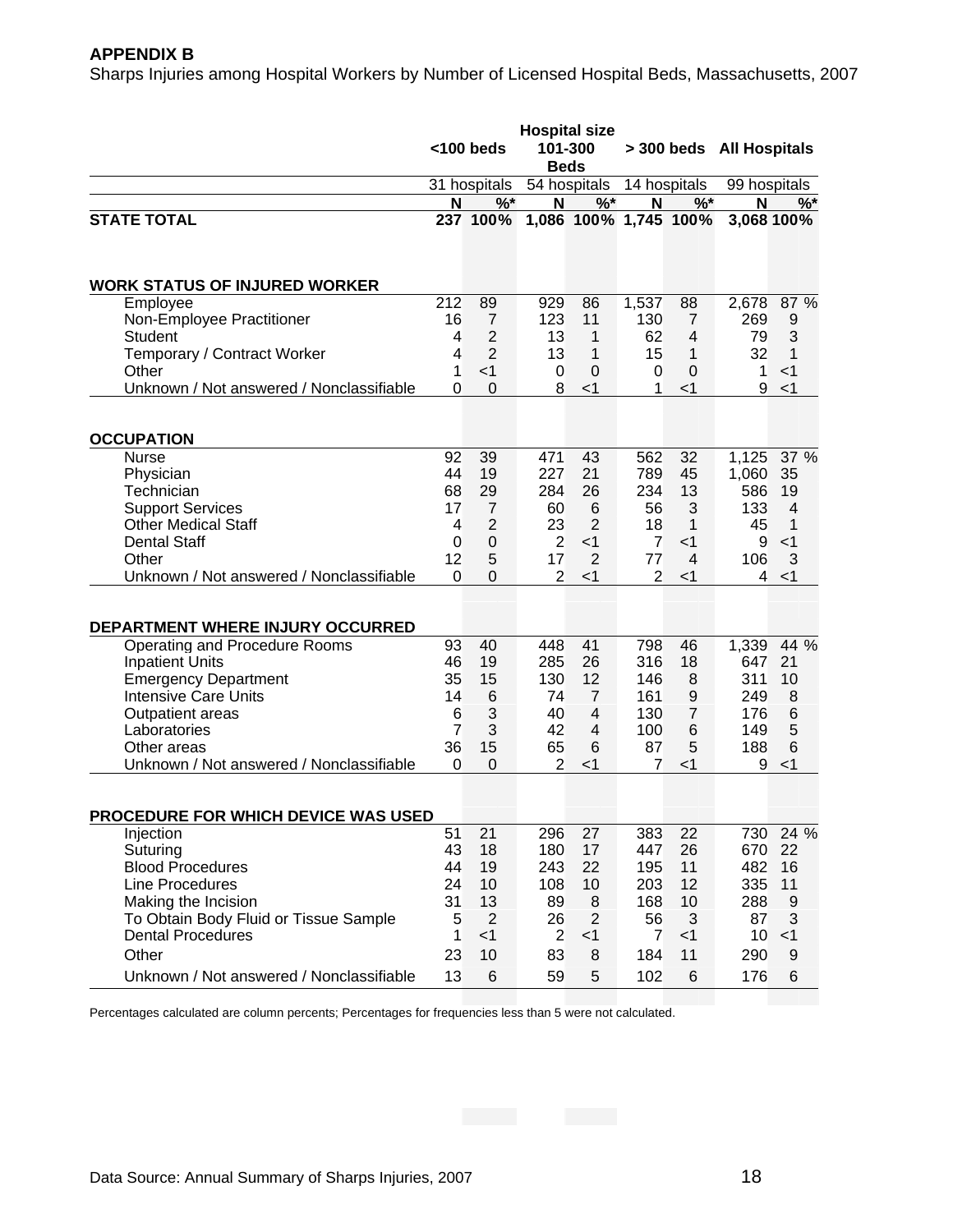## **APPENDIX B**

Sharps Injuries among Hospital Workers by Number of Licensed Hospital Beds, Massachusetts, 2007

|                                          |                 | <100 beds                 | <b>Hospital size</b><br>101-300<br><b>Beds</b> |                       |              |                         | > 300 beds All Hospitals |                |
|------------------------------------------|-----------------|---------------------------|------------------------------------------------|-----------------------|--------------|-------------------------|--------------------------|----------------|
|                                          |                 | 31 hospitals 54 hospitals |                                                |                       | 14 hospitals |                         | 99 hospitals             |                |
|                                          | N               | $%$ *                     | N                                              | $%^*$                 | N            | $%^*$                   | N                        | $%^*$          |
| <b>STATE TOTAL</b>                       |                 | 237 100%                  |                                                | 1,086 100% 1,745 100% |              |                         |                          | 3,068 100%     |
| DEVICE INVOLVED IN THE INJURY            |                 |                           |                                                |                       |              |                         |                          |                |
| Hypodermic needles / syringe             | 61              | 26                        | 358                                            | 33                    | 468          | 27                      | 887                      | 29 %           |
| <b>Suture Needle</b>                     | 48              | 21                        | 191                                            | 18                    | 462          | 26                      | 701                      | 23             |
| <b>Winged Steel Needle</b>               | 22              | 9                         | 135                                            | 12                    | 121          | $\overline{7}$          | 278                      | 9              |
| <b>Scalpel Blade</b>                     | 16              | $\overline{7}$            | 68                                             | 6                     | 130          | $\overline{7}$          | 214                      | $\overline{7}$ |
| Vacuum Tube Collection Holder / Needle   | 23              | 10                        | 63                                             | 6                     | 64           | 4                       | 150                      | 5              |
| Glass                                    | 4               | 2                         | 10                                             | 1                     | 24           | 1                       | 38                       | 1              |
| Dental Device or Item                    | $\Omega$        | $\mathbf 0$               | 1                                              | $<$ 1                 | 6            | $<$ 1                   | $\overline{7}$           | $<$ 1          |
| <b>Other Hollow Bore Needle</b>          | 25              | 11                        | 119                                            | 11                    | 169          | 10                      | 313                      | 10             |
| Other                                    | 35              | 14                        | 120                                            | 11                    | 272          | 16                      | 427                      | 14             |
| Unknown / Not answered / Nonclassifiable | 3               | 1                         | 21                                             | $\overline{2}$        | 29           | $\overline{2}$          | 53                       | $\overline{2}$ |
|                                          |                 |                           |                                                |                       |              |                         |                          |                |
| <b>SAFETY DEVICE</b>                     |                 |                           |                                                |                       |              |                         |                          |                |
| No                                       | 126             | 53                        | 449                                            | 41                    | 1,080        | 62                      | 1,655                    | 54 %           |
| Yes                                      | 99              | 42                        | 547                                            | 50                    | 565          | 32                      | 1,211                    | 39             |
| Unknown / Not answered                   | 12              | 5                         | 90                                             | 8                     | 100          | 6                       | 202                      | $\overline{7}$ |
|                                          |                 |                           |                                                |                       |              |                         |                          |                |
| WHEN THE INJURY OCCURRED                 |                 |                           |                                                |                       |              |                         |                          |                |
| During Use of the Item                   | 86              | 36                        | 457                                            | 42                    | 843          | 48                      | 1,386                    | 45 %           |
| After Use / Before Disposal              | 92              | 39                        | 411                                            | 38                    | 581          | 33                      | 1,084                    | 35             |
| During or After Disposal of the Item     | 41              | 17                        | 153                                            | 14                    | 185          | 11                      | 379                      | 12             |
| Before Use of the Item                   | 6               | 3                         | 10                                             | $\mathbf{1}$          | 28           | $\overline{2}$          | 44                       | 1              |
| Unknown / Not answered / Nonclassifiable | 12              | 5                         | 55                                             | 5                     | 108          | 6                       | 175                      | 6              |
|                                          |                 |                           |                                                |                       |              |                         |                          |                |
| <b>HOW THE INJURY OCCURRED</b>           |                 |                           |                                                |                       |              |                         |                          |                |
| Collision with Worker or Sharp           | 43              | 18                        | 162                                            | 15                    | 315          | 18                      | 520                      | 17 %           |
| Suturing                                 | 18              | 8                         | 108                                            | 10                    | 282          | 16                      | 408                      | 13             |
| Handle / Pass Equipment                  | 24              | 10                        | 74                                             | $\overline{7}$        | 161          | 9                       | 259                      | 8              |
| <b>Activate Safety Device</b>            | 25              | 11                        | 113                                            | 10                    | 119          | $\overline{7}$          | 257                      | 8              |
| Manipulate Needle in Patient             | 12              | 5                         | 81                                             | $\overline{7}$        | 163          | 9                       | 256                      | 8              |
| Patient Moved / Jarred Device            | 21              | 9                         | 102                                            | 9                     | 125          | $\overline{7}$          | 248                      | 8              |
| Improper Disposal                        | 21              | 9                         | 83                                             | 8                     | 102          | 6                       | 206                      | 7              |
| During Sharps Disposal                   | 23              | 10                        | 78                                             | $\overline{7}$        | 88           | 5                       | 189                      | 6              |
| During Clean-up                          | 14              | 6                         | 70                                             | $6\phantom{1}6$       | 67           | $\overline{\mathbf{4}}$ | 151                      | 5              |
| <b>Failure to Activate Safety Device</b> | 7               | $\sqrt{3}$                | 67                                             | $\,6$                 | 44           | 3                       | 118                      | 4              |
| Recap Needle                             | 4               | $\overline{2}$            | 26                                             | $\mathbf{2}$          | 57           | 3                       | 87                       | 3              |
| <b>Device Malfunctioned</b>              | $\overline{4}$  | $\mathbf{2}$              | 26                                             | $\mathbf 2$           | 27           | $\overline{\mathbf{c}}$ | 58                       | $\overline{2}$ |
| Access IV Line                           | $\overline{4}$  | $\overline{c}$            | 12                                             | $\mathbf{1}$          | 27           | $\overline{c}$          | 43                       | 1              |
| Before Use of Item                       | $6\phantom{1}6$ | $\mathbf{3}$              | 9                                              | $\mathbf 1$           | 22           | $\mathbf{1}$            | 37                       | 1              |
| Other                                    | $6\phantom{1}6$ | $\mathfrak{S}$            | 60                                             | $\,6$                 | 118          | $\boldsymbol{7}$        | 184                      | $\,6$          |
| Unknown / Not answered / Nonclassifiable | $\overline{4}$  | $\overline{2}$            | 15                                             | $\mathbf{1}$          | 28           | $\overline{c}$          | 47                       | $\overline{c}$ |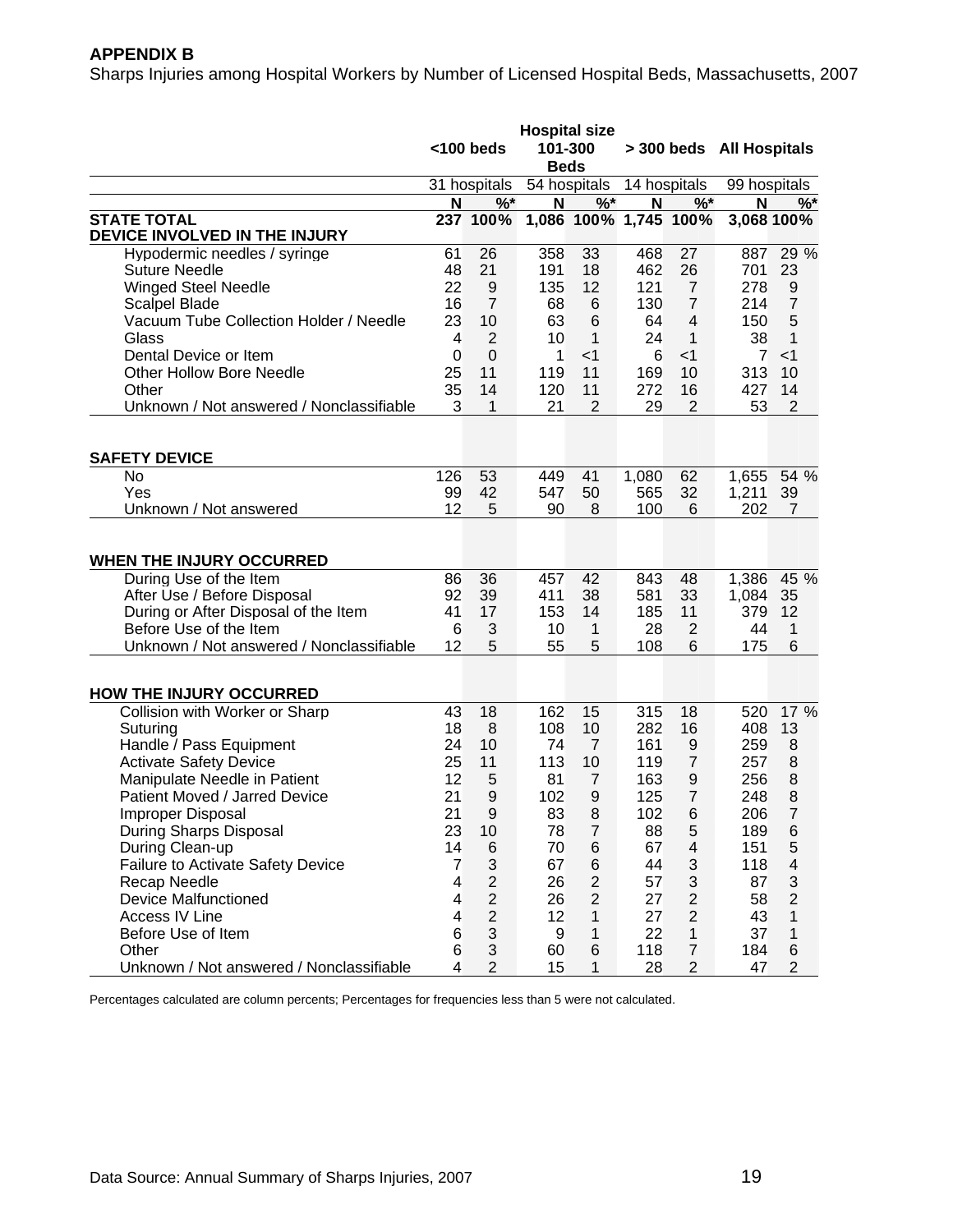#### **APPENDIX C**

Sharps Injuries among Hospital Workers by Hospital Teaching Status, Massachusetts, 2007

|                                          | <b>Teaching Status</b>                        |                  |                |                |              |                |  |  |
|------------------------------------------|-----------------------------------------------|------------------|----------------|----------------|--------------|----------------|--|--|
|                                          | <b>Teaching</b><br>Non-teaching All Hospitals |                  |                |                |              |                |  |  |
|                                          |                                               | 19 hospitals     |                | 80 hospitals   | 99 hospitals |                |  |  |
|                                          | N                                             | $%^*$            | N              | $%$ *          | N            | $\%$           |  |  |
| <b>STATE TOTAL</b>                       | 1,944                                         | 100%             | 1,124          | 100%           |              | 3,068 100%     |  |  |
|                                          |                                               |                  |                |                |              |                |  |  |
| <b>WORK STATUS OF INJURED WORKER</b>     |                                               |                  |                |                |              |                |  |  |
| Employee                                 | 1,726                                         | 89               | 952            | 85             | 2,678        | 87 %           |  |  |
| Non-Employee Practitioner                | 131                                           | 7                | 138            | 12             | 269          | 9              |  |  |
| <b>Student</b>                           | 64                                            | 3                | 15             | 1              | 79           | 3              |  |  |
| Temp / Contract                          | 21                                            | 1                | 11             | 1              | 32           | 1              |  |  |
| Other                                    | 0                                             | $\mathbf 0$      | $\mathbf{1}$   | $<$ 1          | $\mathbf{1}$ | $<$ 1          |  |  |
| Unknown / Not answered / Nonclassifiable | 2                                             | $<$ 1            | $\overline{7}$ | 1              | 9            | 1              |  |  |
|                                          |                                               |                  |                |                |              |                |  |  |
| <b>OCCUPATION</b>                        |                                               |                  |                |                |              |                |  |  |
| <b>Nurse</b>                             | 616                                           | 32<br>44         | 509            | 45             | 1,125        | 37 %           |  |  |
| Physician                                | 863                                           |                  | 197            | 18             | 1,060        | 35             |  |  |
| Technician                               | 284                                           | 15               | 302            | 27             | 586          | 19             |  |  |
| <b>Support Services</b>                  | 59                                            | 3                | 74             | $\overline{7}$ | 133          | $\overline{4}$ |  |  |
| <b>Other Medical Staff</b>               | 30                                            | $\overline{2}$   | 15             | $\mathbf{1}$   | 45           | 1              |  |  |
| <b>Dental Staff</b>                      | 8                                             | $<$ 1            | $\mathbf{1}$   | $<$ 1          | 9            | $<$ 1          |  |  |
| Other                                    | 81                                            | $\overline{4}$   | 25             | 2              | 106          | 3              |  |  |
| Unknown / Not answered / Nonclassifiable | 3                                             | $<$ 1            | 1              | $<$ 1          | 4            | $<$ 1          |  |  |
| DEPARTMENT WHERE INJURY OCCURRED         |                                               |                  |                |                |              |                |  |  |
| Operating and Procedure Rooms            | 908                                           | 47               | 431            | 38             | 1,339        | 44%            |  |  |
| <b>Inpatient Units</b>                   | 357                                           | 18               | 290            | 26             | 647          | 21             |  |  |
| <b>Emergency Department</b>              | 172                                           | 9                | 139            | 12             | 311          | 10             |  |  |
| <b>Intensive Care Units</b>              | 183                                           | $\boldsymbol{9}$ | 66             | 6              | 249          | 8              |  |  |
| Outpatient areas                         | 142                                           | $\overline{7}$   | 34             | 3              | 176          | 6              |  |  |
| Laboratories                             | 104                                           | 5                | 45             | $\overline{4}$ | 149          | 5              |  |  |
| Other areas                              | 72                                            | 4                | 116            | 10             | 188          | 6              |  |  |
| Unknown / Not answered / Nonclassifiable | 6                                             | $<$ 1            | 3              | $<$ 1          | 9            | $<$ 1          |  |  |
|                                          |                                               |                  |                |                |              |                |  |  |
| PROCEDURE FOR WHICH DEVICE WAS USED      |                                               |                  |                |                |              |                |  |  |
| Injection                                | 406                                           | 21               | 324            | 29             |              | 730 24%        |  |  |
| Suturing                                 | 501                                           | 26               | 169            | 15             |              | 670 22         |  |  |
| <b>Blood Procedures</b>                  | 248                                           | 13               | 234            | 21             | 482          | 16             |  |  |
| Line Procedures                          | 216                                           | 11               | 119            | 11             | 335          | 11             |  |  |
| Making the Incision                      | 189                                           | 10               | 99             | 9              | 288          | 9              |  |  |
| To Obtain Body Fluid or Tissue Sample    | 65                                            | 3                | 22             | $\overline{2}$ | 87           | 3              |  |  |
| <b>Dental Procedures</b>                 | 8                                             | $<$ 1            | $\overline{2}$ | $<$ 1          | 10           | $<$ 1          |  |  |
| Other                                    | 198                                           | 10               | 92             | 8              | 290          | 9              |  |  |
| Unknown / Not answered / Nonclassifiable | 113                                           | 6                | 63             | 6              | 176          | 6              |  |  |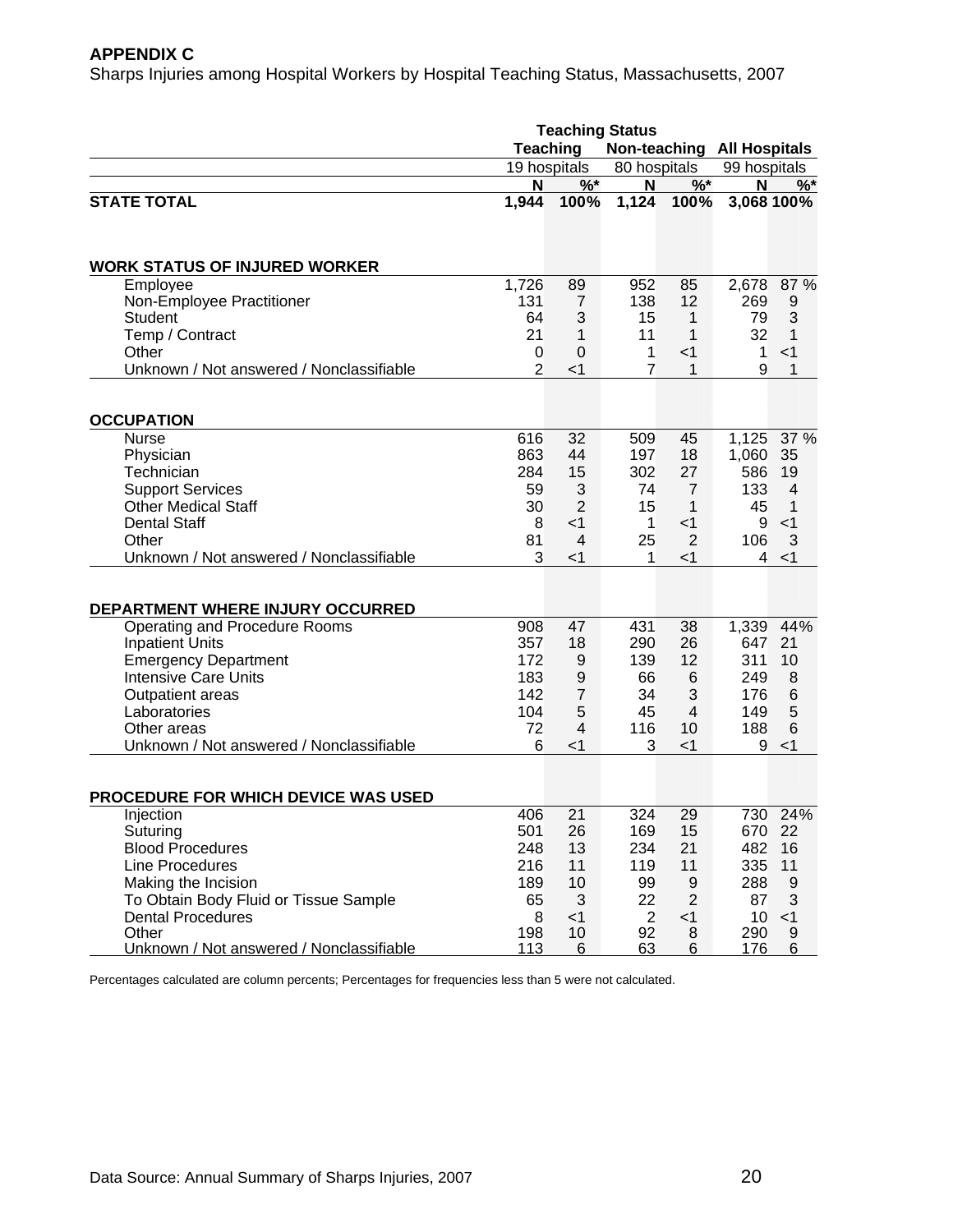## **APPENDIX C**

Sharps Injuries among Hospital Workers by Hospital Teaching Status, Massachusetts, 2007

|                                          | <b>Teaching Status</b> |                                               |              |                |              |                           |  |  |
|------------------------------------------|------------------------|-----------------------------------------------|--------------|----------------|--------------|---------------------------|--|--|
|                                          |                        | <b>Teaching</b><br>Non-teaching All Hospitals |              |                |              |                           |  |  |
|                                          |                        | 19 hospitals                                  | 80 hospitals |                | 99 hospitals |                           |  |  |
|                                          | N                      | $%$ *                                         | N            | %              | N            | $\%$                      |  |  |
| <b>STATE TOTAL</b>                       | 1,944                  | 100%                                          | 1,124        | 100%           |              | 3,068 100%                |  |  |
|                                          |                        |                                               |              |                |              |                           |  |  |
| DEVICE INVOLVED IN THE INJURY            |                        |                                               |              |                |              |                           |  |  |
| Hypodermic needles / syringe             | 494                    | 25                                            | 393          | 35             | 887          | 29                        |  |  |
| <b>Suture Needle</b>                     | 514                    | 26                                            | 187          | 17             | 701          | 23                        |  |  |
| <b>Winged Steel Needle</b>               | 164                    | 8                                             | 114          | 10             | 278          | 9                         |  |  |
| <b>Scalpel Blade</b>                     | 151                    | 8                                             | 63           | 6              | 214          | $\overline{7}$            |  |  |
| Vacuum Tube Collection Holder / Needle   | 64                     | 3                                             | 86           | 8              | 150          | 5                         |  |  |
| Glass                                    | 29                     | 1                                             | 9            | 1              | 38           | 1                         |  |  |
| Dental Device or Item                    | $\overline{7}$         | $<$ 1                                         | 0            | $\mathbf 0$    | $\mathbf{7}$ | $<$ 1                     |  |  |
| <b>Other Hollow Bore Needle</b>          | 194                    | 10                                            | 119          | 11             | 313          | 10                        |  |  |
| Other                                    | 294                    | 15                                            | 133          | 12             | 427          | 14                        |  |  |
| Unknown / Not answered / Nonclassifiable | 33                     | $\overline{2}$                                | 20           | $\overline{2}$ | 53           | $\overline{2}$            |  |  |
|                                          |                        |                                               |              |                |              |                           |  |  |
| <b>SAFETY DEVICE</b>                     |                        |                                               |              |                |              |                           |  |  |
| No                                       | 1,165                  | 60                                            | 490          | 44             | 1,655        | 54%                       |  |  |
| Yes                                      | 641                    | 33                                            | 570          | 51             | 1,211        | 39                        |  |  |
| Unknown / Not answered                   | 138                    | $\overline{7}$                                | 64           | 6              | 202          | $\overline{7}$            |  |  |
|                                          |                        |                                               |              |                |              |                           |  |  |
| <b>WHEN THE INJURY OCCURRED</b>          |                        |                                               |              |                |              |                           |  |  |
| During Use of the Item                   | 952                    | 49                                            | 434          | 39             | 1,386        | 45%                       |  |  |
| After Use / Before Disposal              | 624                    | 32                                            | 460          | 41             | 1,084        | 35                        |  |  |
| During or After Disposal of the Item     | 216                    | 11                                            | 163          | 15             | 379          | 12                        |  |  |
| Before Use of the Item                   | 31                     | $\overline{2}$                                | 13           | 1              | 44           | 1                         |  |  |
| Unknown / Not answered / Nonclassifiable | 121                    | 6                                             | 54           | 5              | 175          | 6                         |  |  |
|                                          |                        |                                               |              |                |              |                           |  |  |
| <b>HOW THE INJURY OCCURRED</b>           |                        |                                               |              |                |              |                           |  |  |
| Collision with Worker or Sharp           | 362                    | 19                                            | 158          | 14             | 520          | 17%                       |  |  |
| Suturing                                 | 318                    | 16                                            | 90           | 8              | 408          | 13                        |  |  |
| <b>Activate Safety Device</b>            | 125                    | 6                                             | 132          | 12             | 257          | 8                         |  |  |
| Handle / Pass Equipment                  | 169                    | 9                                             | 90           | 8              | 259          | 8                         |  |  |
| Manipulate Needle in Patient             | 179                    | $\mathsf 9$                                   | 77           | $\overline{7}$ | 256          | 8                         |  |  |
| Patient Moved / Jarred Device            | 146                    | 8                                             | 102          | 9              | 248          | 8                         |  |  |
| Improper Disposal                        | 120                    | 6                                             | 86           | 8              | 206          | $\overline{7}$            |  |  |
| During Sharps Disposal                   | 102                    | $\mathbf 5$                                   | 87           | 8              | 189          | 6                         |  |  |
| During Clean-up                          | 80                     | $\overline{\mathcal{A}}$                      | 71           | $\,6$          | 151          | 5                         |  |  |
| <b>Failure to Activate Safety Device</b> | 47                     | $\overline{c}$                                | 71           | $\,6$          | 118          | 4                         |  |  |
| Recap Needle                             | 57                     | $\mathbf{3}$                                  | 30           | 3              | 87           | $\ensuremath{\mathsf{3}}$ |  |  |
| <b>Device Malfunctioned</b>              | 26                     | 1                                             | 32           | 3              | 58           | $\overline{2}$            |  |  |
| Before Use of Item                       | 25                     | $\mathbf{1}$                                  | 12           | 1              | 37           | 1                         |  |  |
| Access IV Line                           | 29                     | 1                                             | 14           | 1              | 43           | 1                         |  |  |
| Other                                    | 133                    | $\overline{7}$                                | 51           | 5              | 184          | 6                         |  |  |
| Unknown / Not answered / Nonclassifiable | 26                     | 1                                             | 21           | $\overline{c}$ | 47           | $\overline{2}$            |  |  |